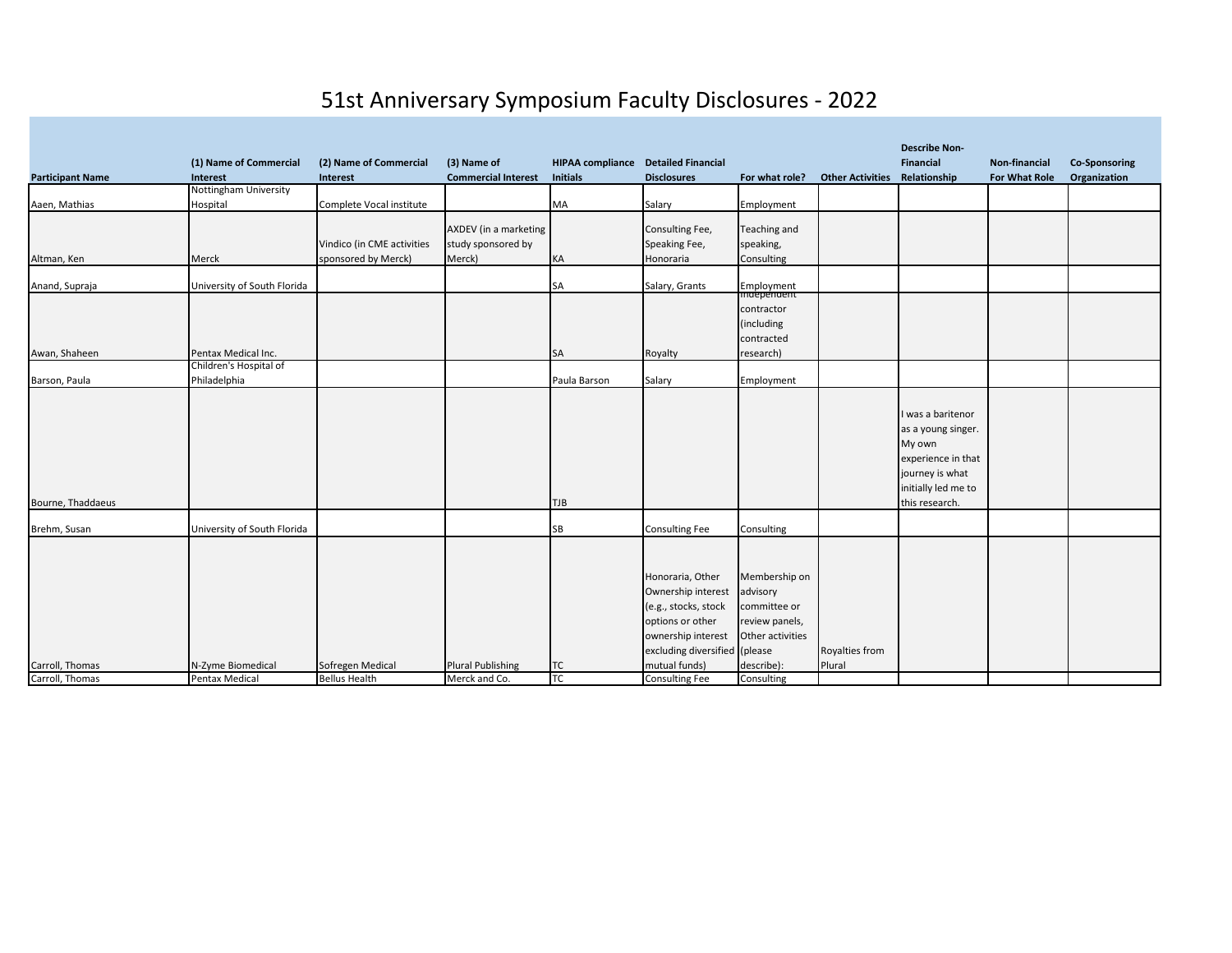|                         |                            |                         |                            |                                     |                    |                |                         | <b>Describe Non-</b>      |               |                        |
|-------------------------|----------------------------|-------------------------|----------------------------|-------------------------------------|--------------------|----------------|-------------------------|---------------------------|---------------|------------------------|
|                         | (1) Name of Commercial     | (2) Name of Commercial  | (3) Name of                | HIPAA compliance Detailed Financial |                    |                |                         | Financial                 | Non-financial | <b>Co-Sponsoring</b>   |
| <b>Participant Name</b> | Interest                   | Interest                | <b>Commercial Interest</b> | <b>Initials</b>                     | <b>Disclosures</b> | For what role? | <b>Other Activities</b> | Relationship              | For What Role | Organization           |
|                         |                            |                         |                            |                                     |                    |                |                         |                           |               |                        |
|                         |                            |                         |                            |                                     |                    |                |                         | Yoga has been a           |               |                        |
|                         |                            |                         |                            |                                     |                    |                |                         | part of my                |               |                        |
|                         |                            |                         |                            |                                     |                    |                |                         | personal practice         |               |                        |
|                         |                            |                         |                            |                                     |                    |                |                         | for many years and        |               |                        |
|                         |                            |                         |                            |                                     |                    |                |                         | continues to be. I        |               |                        |
|                         |                            |                         |                            |                                     |                    |                |                         | did grow up with          |               |                        |
|                         |                            |                         |                            |                                     |                    |                |                         | yoga, so it could         |               |                        |
|                         |                            |                         |                            |                                     |                    |                |                         | potentially be            |               |                        |
|                         |                            |                         |                            |                                     |                    |                |                         | mentioned in that         |               |                        |
|                         |                            |                         |                            |                                     |                    |                |                         | regard and be             |               |                        |
|                         |                            |                         |                            |                                     |                    |                |                         | perceived as bias         |               |                        |
|                         |                            |                         |                            |                                     |                    |                |                         | based on personal         |               |                        |
| Chhabra, Anuja          |                            |                         |                            | AC                                  |                    |                |                         | interest.                 |               | <b>NA</b>              |
|                         |                            |                         |                            |                                     |                    |                |                         | Faculty in                |               |                        |
|                         |                            |                         |                            |                                     |                    |                |                         | development for           |               |                        |
|                         |                            |                         |                            |                                     |                    |                |                         | the LoVetri               |               |                        |
|                         |                            |                         |                            |                                     |                    |                |                         | Institute for             |               |                        |
|                         |                            |                         |                            |                                     |                    |                |                         | Somatic                   |               |                        |
|                         |                            |                         |                            |                                     |                    |                |                         | Voicework™ in             |               |                        |
|                         |                            |                         |                            |                                     |                    |                |                         | residence at              |               |                        |
|                         |                            |                         |                            |                                     |                    |                |                         | <b>Baldwin Wallace</b>    |               |                        |
|                         |                            |                         |                            |                                     |                    |                |                         | University                | Volunteer     |                        |
|                         |                            |                         |                            |                                     |                    |                |                         | <b>Community Arts</b>     | teaching and  |                        |
| Damore, Maria           |                            |                         |                            | MMD                                 |                    |                |                         | School                    | speaking      |                        |
|                         |                            |                         |                            |                                     |                    |                |                         | Latvian Culture           |               |                        |
|                         |                            |                         |                            |                                     |                    |                |                         | <b>Capital Foundation</b> |               | Latvian Academy of     |
|                         |                            |                         |                            |                                     |                    | Employment,    |                         | agreed to pay for         |               | Culture and Latvian    |
|                         |                            | Latvian Culture Capital |                            |                                     |                    | Teaching and   |                         | my flight to              |               | <b>Culture Capital</b> |
| Daudzina, Zane          | Latvian Academy of Culture | Foundation              |                            | Zane Daudzina                       | Salary, Grants     | speaking       |                         | Philadelphia.             |               | Foundation             |
|                         |                            |                         |                            |                                     |                    |                |                         |                           |               |                        |
|                         |                            |                         |                            |                                     |                    |                |                         |                           |               |                        |
|                         |                            |                         |                            |                                     |                    |                |                         |                           |               |                        |
|                         |                            |                         |                            |                                     |                    |                |                         | Presenter at              |               |                        |
|                         |                            |                         |                            |                                     |                    |                |                         | national and              |               |                        |
|                         |                            |                         |                            |                                     |                    |                |                         | international             |               |                        |
|                         |                            |                         |                            |                                     |                    | Employment,    |                         | conferences on the        |               |                        |
|                         |                            |                         |                            |                                     |                    | Membership on  |                         | topic of functional       | Volunteer     |                        |
|                         |                            |                         |                            |                                     |                    | advisory       |                         | voice disorders.          | employment,   |                        |
|                         |                            |                         |                            |                                     |                    | committee or   |                         | Adjunct Associate         | Volunteer     |                        |
|                         |                            |                         |                            |                                     |                    | review panels, |                         | Professor at              | teaching and  |                        |
|                         |                            |                         |                            |                                     |                    | Independent    |                         | University of             | speaking,     |                        |
|                         |                            |                         |                            |                                     |                    | contractor     |                         | Missouri                  | Volunteer on  |                        |
|                         | Full-time employee at      |                         |                            |                                     |                    | (including     |                         | Standing reviewer         | advisory      |                        |
|                         | University Hospital Bonn,  |                         | Ad-hoc NIH grant           |                                     | Salary, Honoraria, | contracted     |                         | for JSLHR and             | committee or  |                        |
| Dietrich, Maria         | Germany                    | NIDCD grant funding     | reviewer                   | MD                                  | Grants             | research)      |                         | <b>Applied Sciences</b>   | review panels |                        |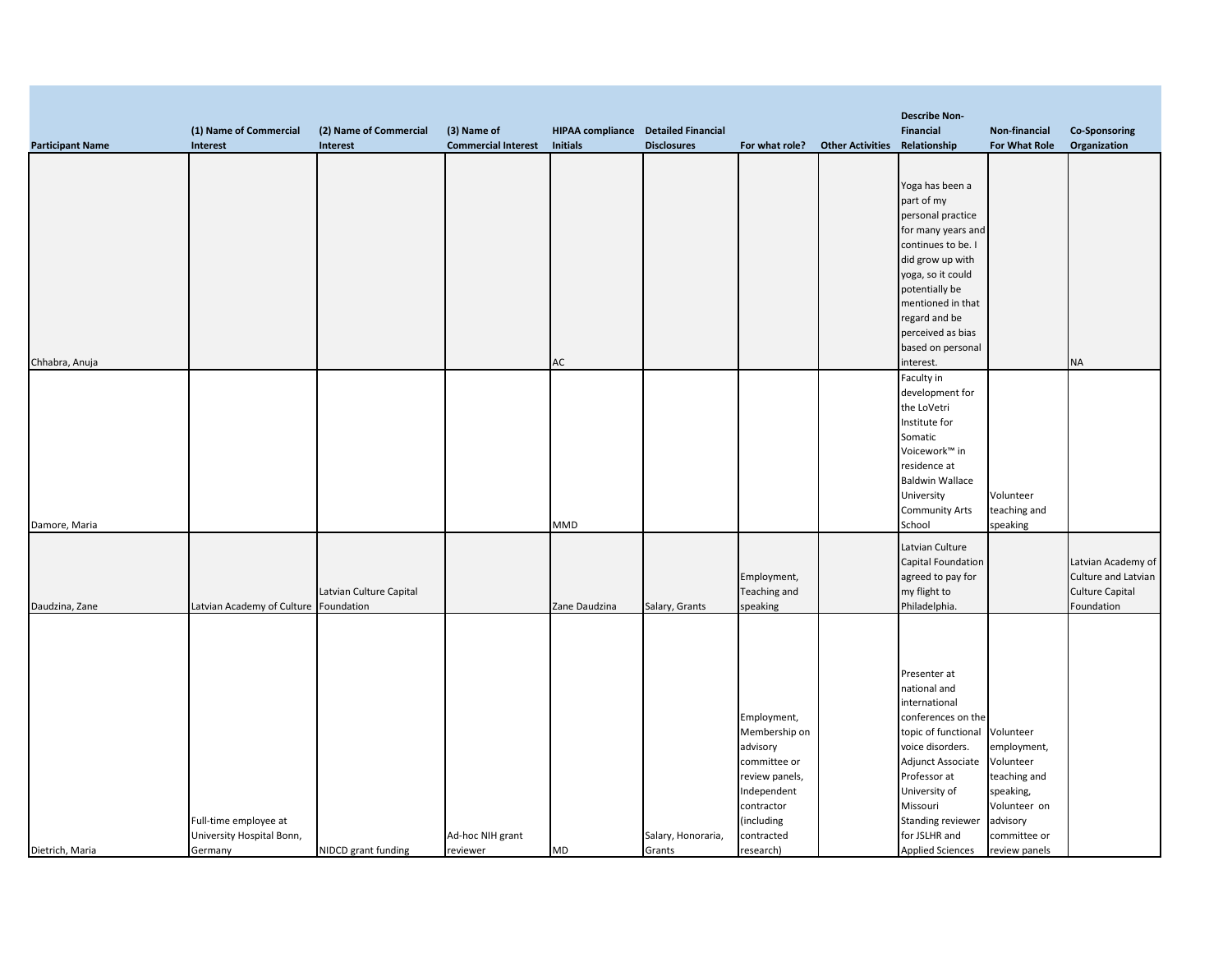|                         |                                    |                        |                            |                                            |                               |                     |                                      | <b>Describe Non-</b> |                 |                      |
|-------------------------|------------------------------------|------------------------|----------------------------|--------------------------------------------|-------------------------------|---------------------|--------------------------------------|----------------------|-----------------|----------------------|
|                         | (1) Name of Commercial             | (2) Name of Commercial | (3) Name of                | <b>HIPAA compliance</b> Detailed Financial |                               |                     |                                      | Financial            | Non-financial   | <b>Co-Sponsoring</b> |
| <b>Participant Name</b> | Interest                           | Interest               | <b>Commercial Interest</b> | <b>Initials</b>                            | <b>Disclosures</b>            | For what role?      | <b>Other Activities Relationship</b> |                      | For What Role   | Organization         |
|                         | Spiggle Theis Fat Harvesting       |                        |                            |                                            |                               | <b>Teaching and</b> |                                      |                      |                 |                      |
| Echternach, Matthias    | System                             |                        |                            | ME                                         | Honoraria                     | speaking            |                                      |                      |                 |                      |
|                         |                                    |                        |                            |                                            |                               |                     |                                      |                      |                 |                      |
|                         |                                    |                        |                            |                                            |                               |                     |                                      |                      |                 |                      |
|                         |                                    |                        |                            |                                            |                               |                     |                                      |                      |                 |                      |
|                         |                                    |                        |                            |                                            |                               |                     |                                      |                      |                 |                      |
|                         |                                    |                        |                            |                                            |                               |                     |                                      | Board                |                 |                      |
|                         |                                    |                        |                            |                                            |                               |                     |                                      | member/Legislativ    |                 |                      |
|                         |                                    |                        |                            |                                            |                               |                     |                                      | e advocate for       |                 |                      |
|                         |                                    |                        |                            |                                            |                               |                     |                                      | Utah Speech-         |                 |                      |
|                         |                                    |                        |                            |                                            |                               |                     |                                      | Language and         |                 |                      |
|                         |                                    |                        |                            |                                            |                               |                     |                                      | Hearing              |                 |                      |
|                         |                                    |                        |                            |                                            |                               |                     |                                      | Association.         |                 |                      |
|                         |                                    |                        |                            |                                            |                               |                     |                                      | Member - Pan         |                 |                      |
|                         |                                    |                        |                            |                                            |                               |                     |                                      | American Vocology    |                 |                      |
|                         |                                    |                        |                            |                                            |                               |                     |                                      | Association, the     |                 |                      |
|                         |                                    |                        |                            |                                            |                               |                     |                                      | MedSLP Collective,   |                 |                      |
|                         |                                    |                        |                            |                                            |                               |                     |                                      | ASHA SIGs 3 and      |                 |                      |
|                         |                                    |                        |                            |                                            |                               |                     |                                      | 13, member - SIG     |                 |                      |
|                         |                                    |                        |                            |                                            |                               |                     |                                      | 3, Utah State        | Volunteer       |                      |
|                         |                                    |                        |                            |                                            |                               |                     |                                      | Advocate for         | employment,     |                      |
|                         |                                    |                        |                            |                                            |                               |                     |                                      | Medicare Policy.     | Volunteer       |                      |
|                         |                                    |                        |                            |                                            |                               |                     |                                      | Coordinator of       | teaching and    |                      |
|                         |                                    |                        |                            |                                            |                               |                     |                                      | grant funding -      | speaking, Board |                      |
|                         |                                    |                        |                            |                                            |                               |                     |                                      | Parkinson Voice      | membership,     |                      |
|                         |                                    |                        |                            |                                            |                               |                     |                                      | Project for          | Volunteer on    |                      |
|                         |                                    |                        |                            |                                            |                               |                     |                                      | University of Utah   | advisory        |                      |
|                         |                                    |                        |                            |                                            |                               |                     |                                      | Voice Disorders      | committee or    |                      |
| Ellerston, Julia        | University of Utah Health          |                        |                            | JKE                                        | Salary                        | Employment          |                                      | Center               | review panels   |                      |
|                         |                                    |                        |                            |                                            |                               |                     |                                      |                      |                 |                      |
| Feaster, Taylor         | <b>Boston University Stepp Lab</b> |                        |                            | TF                                         | Salary                        | Employment          |                                      |                      |                 |                      |
|                         |                                    |                        |                            |                                            |                               |                     |                                      |                      |                 |                      |
|                         |                                    |                        |                            |                                            |                               | Other activities    |                                      |                      |                 |                      |
|                         |                                    |                        |                            | I am in compliance                         | Third party funds for (please |                     | Execution of the                     |                      |                 |                      |
| Felicio-Briegel, Axelle | SPIGGLE&THEIS                      |                        |                            | with these policies                        | the study                     | describe):          | study                                |                      |                 |                      |
|                         |                                    |                        |                            |                                            |                               |                     |                                      |                      |                 |                      |
|                         |                                    |                        |                            |                                            |                               |                     |                                      |                      |                 |                      |
|                         |                                    |                        |                            |                                            |                               |                     |                                      |                      |                 |                      |
|                         |                                    |                        |                            |                                            | University of                 |                     |                                      |                      |                 |                      |
|                         |                                    |                        |                            |                                            | Cincinnati Graduate           |                     |                                      |                      |                 |                      |
|                         |                                    |                        |                            |                                            | <b>Tuition Scholarship</b>    |                     |                                      |                      |                 |                      |
|                         |                                    |                        |                            |                                            | 2020-2024                     |                     |                                      |                      |                 |                      |
|                         |                                    |                        |                            |                                            | University of                 |                     |                                      |                      |                 |                      |
|                         |                                    |                        |                            |                                            | Cincinnati University         |                     |                                      |                      |                 |                      |
|                         |                                    |                        |                            |                                            | Research Council              |                     |                                      |                      |                 |                      |
|                         |                                    |                        |                            |                                            | <b>Graduate Student</b>       |                     |                                      |                      |                 |                      |
|                         |                                    |                        |                            |                                            | Stipend 2022-2023             |                     |                                      |                      |                 |                      |
| Fletcher, Brittany      | University of Cincinnati           |                        |                            | <b>BF</b>                                  |                               |                     |                                      |                      |                 |                      |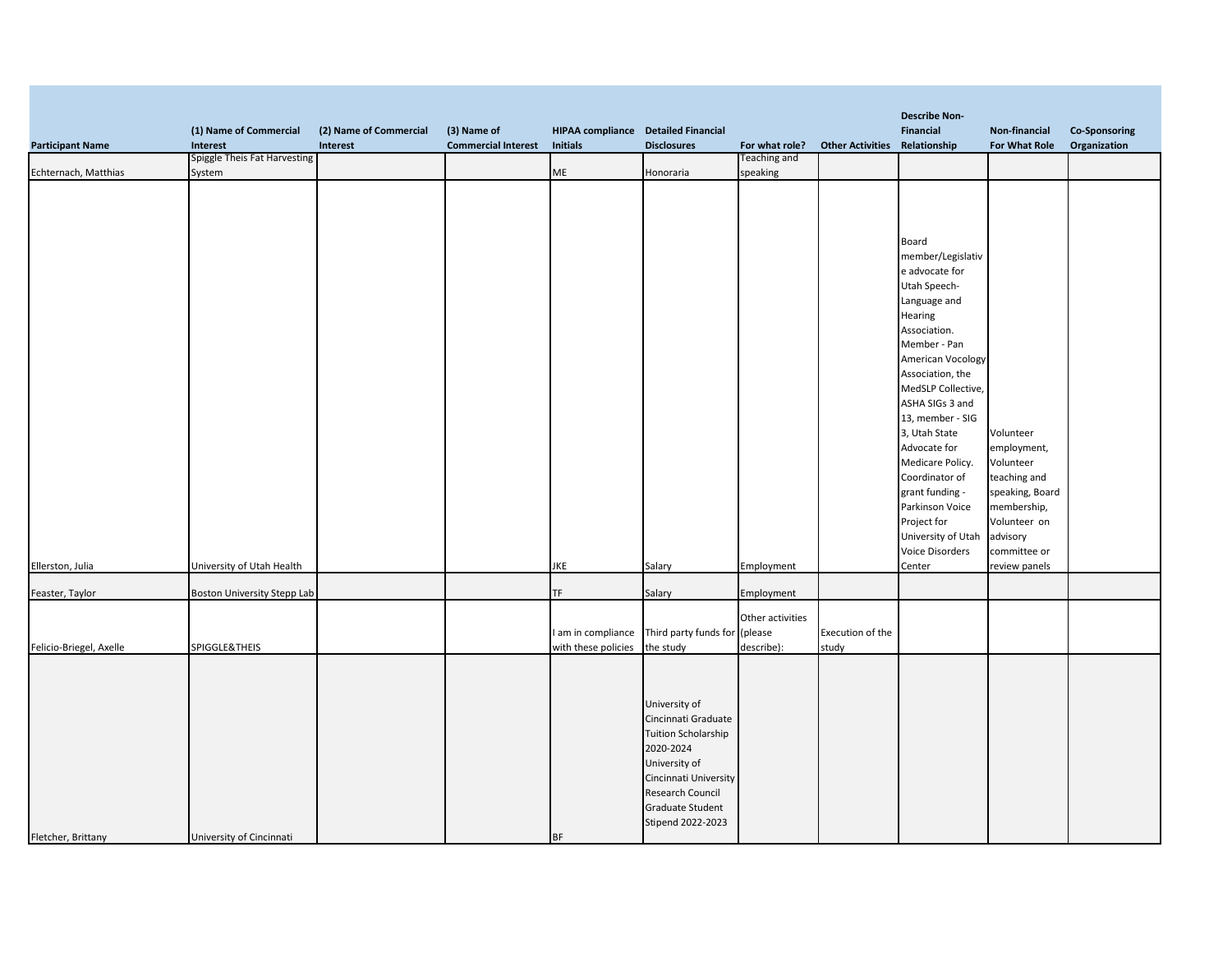| <b>HIPAA compliance</b> Detailed Financial<br>(1) Name of Commercial<br>(2) Name of Commercial<br>(3) Name of<br><b>Financial</b><br>Non-financial<br><b>Co-Sponsoring</b><br><b>Commercial Interest</b><br><b>Other Activities Relationship</b><br><b>For What Role</b><br>Organization<br><b>Participant Name</b><br><b>Initials</b><br><b>Disclosures</b><br>Interest<br>Interest<br>For what role?<br>Southern Illinois University<br>Carbondale - faculty with<br>Vocal Heath in Professional<br>Franca, Maria Claudia<br>salarv<br>Voice - Book<br><b>MCF</b><br>Salary, Royalty<br>Employment<br>None<br>Southern Illinois University<br>Carbondale - faculty with<br>Vocal Heath in Professional<br>Franca, Maria Claudia<br>salary<br>Voice - Book<br>MCF<br>Salary, Royalty<br>Employment<br>None<br><b>ACFD</b><br>Freedman-Doan, Anya<br>Employment<br>Employment,<br>University of Pittsburgh<br>Teaching and<br>Gartner-Schmidt, Jackie<br>University of Pittsburgh<br><b>Medical Center</b><br>JGS<br>speaking<br>Medbridge Inc<br>Salary, Royalty<br>Gifford, Sophia<br>SG<br>Employment<br>Salary, Grants<br>Teaching and<br>MedBridge, LLC<br>AIG<br>speaking<br>Gillespie, Amanda<br>Royalty<br>EHM<br>Heller Murray, Elizabeth<br>Salary<br>Employment<br>Employment,<br>Teaching and<br>University of Pittsburgh<br>MedBridge, Inc<br>LBH<br>Salary, Royalty<br>speaking<br>Board<br>membership,<br>I am on an<br>Volunteer<br>advisory board for<br>Kelley Hijleh<br>consulting<br>VoceVista LLC.<br>I am on an<br>advisory board for<br>Voce Vista LLC, and<br>I will be using<br>VoceVista in my<br><b>Board</b><br>KRH<br>presentation.<br>membership<br>Other Ownership<br>interest (e.g., stocks,<br>stock options or<br>other ownership<br>Board<br>interest excluding<br>membership,<br>diversified mutual<br>Ownership,<br>Hillman, Robert<br>InnoVoyce<br><b>REH</b><br>funds)<br>Consulting<br>University of Minnesota<br>University of Minnesota<br>Physicians<br><b>HOL</b><br>Employment<br>Hoffmeister, Jesse<br>Salary<br>Kelchner, Lisa<br>University of South Florida<br>Lisa Kelchner<br><b>Consulting Fee</b><br>Consulting<br>New York Medical College,<br>Employment,<br>Speech Pathology<br>Teaching and<br>Yale Voice Center at<br>Greenwich Hospital<br>Department<br>AK<br>Salary<br>speaking<br>Keltz, Andrew<br>I am owner and<br>CEO of ATEMPO |                        |  |    |  |                      |  |
|--------------------------------------------------------------------------------------------------------------------------------------------------------------------------------------------------------------------------------------------------------------------------------------------------------------------------------------------------------------------------------------------------------------------------------------------------------------------------------------------------------------------------------------------------------------------------------------------------------------------------------------------------------------------------------------------------------------------------------------------------------------------------------------------------------------------------------------------------------------------------------------------------------------------------------------------------------------------------------------------------------------------------------------------------------------------------------------------------------------------------------------------------------------------------------------------------------------------------------------------------------------------------------------------------------------------------------------------------------------------------------------------------------------------------------------------------------------------------------------------------------------------------------------------------------------------------------------------------------------------------------------------------------------------------------------------------------------------------------------------------------------------------------------------------------------------------------------------------------------------------------------------------------------------------------------------------------------------------------------------------------------------------------------------------------------------------------------------------------------------------------------------------------------------------------------------------------------------------------------------------------------------------------------------------------------------------------------------------------------------------------------------------|------------------------|--|----|--|----------------------|--|
|                                                                                                                                                                                                                                                                                                                                                                                                                                                                                                                                                                                                                                                                                                                                                                                                                                                                                                                                                                                                                                                                                                                                                                                                                                                                                                                                                                                                                                                                                                                                                                                                                                                                                                                                                                                                                                                                                                                                                                                                                                                                                                                                                                                                                                                                                                                                                                                                  |                        |  |    |  | <b>Describe Non-</b> |  |
|                                                                                                                                                                                                                                                                                                                                                                                                                                                                                                                                                                                                                                                                                                                                                                                                                                                                                                                                                                                                                                                                                                                                                                                                                                                                                                                                                                                                                                                                                                                                                                                                                                                                                                                                                                                                                                                                                                                                                                                                                                                                                                                                                                                                                                                                                                                                                                                                  |                        |  |    |  |                      |  |
|                                                                                                                                                                                                                                                                                                                                                                                                                                                                                                                                                                                                                                                                                                                                                                                                                                                                                                                                                                                                                                                                                                                                                                                                                                                                                                                                                                                                                                                                                                                                                                                                                                                                                                                                                                                                                                                                                                                                                                                                                                                                                                                                                                                                                                                                                                                                                                                                  |                        |  |    |  |                      |  |
|                                                                                                                                                                                                                                                                                                                                                                                                                                                                                                                                                                                                                                                                                                                                                                                                                                                                                                                                                                                                                                                                                                                                                                                                                                                                                                                                                                                                                                                                                                                                                                                                                                                                                                                                                                                                                                                                                                                                                                                                                                                                                                                                                                                                                                                                                                                                                                                                  |                        |  |    |  |                      |  |
|                                                                                                                                                                                                                                                                                                                                                                                                                                                                                                                                                                                                                                                                                                                                                                                                                                                                                                                                                                                                                                                                                                                                                                                                                                                                                                                                                                                                                                                                                                                                                                                                                                                                                                                                                                                                                                                                                                                                                                                                                                                                                                                                                                                                                                                                                                                                                                                                  |                        |  |    |  |                      |  |
|                                                                                                                                                                                                                                                                                                                                                                                                                                                                                                                                                                                                                                                                                                                                                                                                                                                                                                                                                                                                                                                                                                                                                                                                                                                                                                                                                                                                                                                                                                                                                                                                                                                                                                                                                                                                                                                                                                                                                                                                                                                                                                                                                                                                                                                                                                                                                                                                  |                        |  |    |  |                      |  |
|                                                                                                                                                                                                                                                                                                                                                                                                                                                                                                                                                                                                                                                                                                                                                                                                                                                                                                                                                                                                                                                                                                                                                                                                                                                                                                                                                                                                                                                                                                                                                                                                                                                                                                                                                                                                                                                                                                                                                                                                                                                                                                                                                                                                                                                                                                                                                                                                  |                        |  |    |  |                      |  |
|                                                                                                                                                                                                                                                                                                                                                                                                                                                                                                                                                                                                                                                                                                                                                                                                                                                                                                                                                                                                                                                                                                                                                                                                                                                                                                                                                                                                                                                                                                                                                                                                                                                                                                                                                                                                                                                                                                                                                                                                                                                                                                                                                                                                                                                                                                                                                                                                  |                        |  |    |  |                      |  |
|                                                                                                                                                                                                                                                                                                                                                                                                                                                                                                                                                                                                                                                                                                                                                                                                                                                                                                                                                                                                                                                                                                                                                                                                                                                                                                                                                                                                                                                                                                                                                                                                                                                                                                                                                                                                                                                                                                                                                                                                                                                                                                                                                                                                                                                                                                                                                                                                  |                        |  |    |  |                      |  |
|                                                                                                                                                                                                                                                                                                                                                                                                                                                                                                                                                                                                                                                                                                                                                                                                                                                                                                                                                                                                                                                                                                                                                                                                                                                                                                                                                                                                                                                                                                                                                                                                                                                                                                                                                                                                                                                                                                                                                                                                                                                                                                                                                                                                                                                                                                                                                                                                  |                        |  |    |  |                      |  |
|                                                                                                                                                                                                                                                                                                                                                                                                                                                                                                                                                                                                                                                                                                                                                                                                                                                                                                                                                                                                                                                                                                                                                                                                                                                                                                                                                                                                                                                                                                                                                                                                                                                                                                                                                                                                                                                                                                                                                                                                                                                                                                                                                                                                                                                                                                                                                                                                  |                        |  |    |  |                      |  |
|                                                                                                                                                                                                                                                                                                                                                                                                                                                                                                                                                                                                                                                                                                                                                                                                                                                                                                                                                                                                                                                                                                                                                                                                                                                                                                                                                                                                                                                                                                                                                                                                                                                                                                                                                                                                                                                                                                                                                                                                                                                                                                                                                                                                                                                                                                                                                                                                  |                        |  |    |  |                      |  |
|                                                                                                                                                                                                                                                                                                                                                                                                                                                                                                                                                                                                                                                                                                                                                                                                                                                                                                                                                                                                                                                                                                                                                                                                                                                                                                                                                                                                                                                                                                                                                                                                                                                                                                                                                                                                                                                                                                                                                                                                                                                                                                                                                                                                                                                                                                                                                                                                  |                        |  |    |  |                      |  |
|                                                                                                                                                                                                                                                                                                                                                                                                                                                                                                                                                                                                                                                                                                                                                                                                                                                                                                                                                                                                                                                                                                                                                                                                                                                                                                                                                                                                                                                                                                                                                                                                                                                                                                                                                                                                                                                                                                                                                                                                                                                                                                                                                                                                                                                                                                                                                                                                  |                        |  |    |  |                      |  |
|                                                                                                                                                                                                                                                                                                                                                                                                                                                                                                                                                                                                                                                                                                                                                                                                                                                                                                                                                                                                                                                                                                                                                                                                                                                                                                                                                                                                                                                                                                                                                                                                                                                                                                                                                                                                                                                                                                                                                                                                                                                                                                                                                                                                                                                                                                                                                                                                  |                        |  |    |  |                      |  |
|                                                                                                                                                                                                                                                                                                                                                                                                                                                                                                                                                                                                                                                                                                                                                                                                                                                                                                                                                                                                                                                                                                                                                                                                                                                                                                                                                                                                                                                                                                                                                                                                                                                                                                                                                                                                                                                                                                                                                                                                                                                                                                                                                                                                                                                                                                                                                                                                  |                        |  |    |  |                      |  |
|                                                                                                                                                                                                                                                                                                                                                                                                                                                                                                                                                                                                                                                                                                                                                                                                                                                                                                                                                                                                                                                                                                                                                                                                                                                                                                                                                                                                                                                                                                                                                                                                                                                                                                                                                                                                                                                                                                                                                                                                                                                                                                                                                                                                                                                                                                                                                                                                  |                        |  |    |  |                      |  |
|                                                                                                                                                                                                                                                                                                                                                                                                                                                                                                                                                                                                                                                                                                                                                                                                                                                                                                                                                                                                                                                                                                                                                                                                                                                                                                                                                                                                                                                                                                                                                                                                                                                                                                                                                                                                                                                                                                                                                                                                                                                                                                                                                                                                                                                                                                                                                                                                  |                        |  |    |  |                      |  |
|                                                                                                                                                                                                                                                                                                                                                                                                                                                                                                                                                                                                                                                                                                                                                                                                                                                                                                                                                                                                                                                                                                                                                                                                                                                                                                                                                                                                                                                                                                                                                                                                                                                                                                                                                                                                                                                                                                                                                                                                                                                                                                                                                                                                                                                                                                                                                                                                  | Helou, Leah            |  |    |  |                      |  |
|                                                                                                                                                                                                                                                                                                                                                                                                                                                                                                                                                                                                                                                                                                                                                                                                                                                                                                                                                                                                                                                                                                                                                                                                                                                                                                                                                                                                                                                                                                                                                                                                                                                                                                                                                                                                                                                                                                                                                                                                                                                                                                                                                                                                                                                                                                                                                                                                  |                        |  |    |  |                      |  |
|                                                                                                                                                                                                                                                                                                                                                                                                                                                                                                                                                                                                                                                                                                                                                                                                                                                                                                                                                                                                                                                                                                                                                                                                                                                                                                                                                                                                                                                                                                                                                                                                                                                                                                                                                                                                                                                                                                                                                                                                                                                                                                                                                                                                                                                                                                                                                                                                  |                        |  |    |  |                      |  |
|                                                                                                                                                                                                                                                                                                                                                                                                                                                                                                                                                                                                                                                                                                                                                                                                                                                                                                                                                                                                                                                                                                                                                                                                                                                                                                                                                                                                                                                                                                                                                                                                                                                                                                                                                                                                                                                                                                                                                                                                                                                                                                                                                                                                                                                                                                                                                                                                  |                        |  |    |  |                      |  |
|                                                                                                                                                                                                                                                                                                                                                                                                                                                                                                                                                                                                                                                                                                                                                                                                                                                                                                                                                                                                                                                                                                                                                                                                                                                                                                                                                                                                                                                                                                                                                                                                                                                                                                                                                                                                                                                                                                                                                                                                                                                                                                                                                                                                                                                                                                                                                                                                  | Hijleh, Kelley         |  |    |  |                      |  |
|                                                                                                                                                                                                                                                                                                                                                                                                                                                                                                                                                                                                                                                                                                                                                                                                                                                                                                                                                                                                                                                                                                                                                                                                                                                                                                                                                                                                                                                                                                                                                                                                                                                                                                                                                                                                                                                                                                                                                                                                                                                                                                                                                                                                                                                                                                                                                                                                  |                        |  |    |  |                      |  |
|                                                                                                                                                                                                                                                                                                                                                                                                                                                                                                                                                                                                                                                                                                                                                                                                                                                                                                                                                                                                                                                                                                                                                                                                                                                                                                                                                                                                                                                                                                                                                                                                                                                                                                                                                                                                                                                                                                                                                                                                                                                                                                                                                                                                                                                                                                                                                                                                  |                        |  |    |  |                      |  |
|                                                                                                                                                                                                                                                                                                                                                                                                                                                                                                                                                                                                                                                                                                                                                                                                                                                                                                                                                                                                                                                                                                                                                                                                                                                                                                                                                                                                                                                                                                                                                                                                                                                                                                                                                                                                                                                                                                                                                                                                                                                                                                                                                                                                                                                                                                                                                                                                  |                        |  |    |  |                      |  |
|                                                                                                                                                                                                                                                                                                                                                                                                                                                                                                                                                                                                                                                                                                                                                                                                                                                                                                                                                                                                                                                                                                                                                                                                                                                                                                                                                                                                                                                                                                                                                                                                                                                                                                                                                                                                                                                                                                                                                                                                                                                                                                                                                                                                                                                                                                                                                                                                  |                        |  |    |  |                      |  |
|                                                                                                                                                                                                                                                                                                                                                                                                                                                                                                                                                                                                                                                                                                                                                                                                                                                                                                                                                                                                                                                                                                                                                                                                                                                                                                                                                                                                                                                                                                                                                                                                                                                                                                                                                                                                                                                                                                                                                                                                                                                                                                                                                                                                                                                                                                                                                                                                  |                        |  |    |  |                      |  |
|                                                                                                                                                                                                                                                                                                                                                                                                                                                                                                                                                                                                                                                                                                                                                                                                                                                                                                                                                                                                                                                                                                                                                                                                                                                                                                                                                                                                                                                                                                                                                                                                                                                                                                                                                                                                                                                                                                                                                                                                                                                                                                                                                                                                                                                                                                                                                                                                  |                        |  |    |  |                      |  |
|                                                                                                                                                                                                                                                                                                                                                                                                                                                                                                                                                                                                                                                                                                                                                                                                                                                                                                                                                                                                                                                                                                                                                                                                                                                                                                                                                                                                                                                                                                                                                                                                                                                                                                                                                                                                                                                                                                                                                                                                                                                                                                                                                                                                                                                                                                                                                                                                  |                        |  |    |  |                      |  |
|                                                                                                                                                                                                                                                                                                                                                                                                                                                                                                                                                                                                                                                                                                                                                                                                                                                                                                                                                                                                                                                                                                                                                                                                                                                                                                                                                                                                                                                                                                                                                                                                                                                                                                                                                                                                                                                                                                                                                                                                                                                                                                                                                                                                                                                                                                                                                                                                  | Hijleh, Kelley         |  |    |  |                      |  |
|                                                                                                                                                                                                                                                                                                                                                                                                                                                                                                                                                                                                                                                                                                                                                                                                                                                                                                                                                                                                                                                                                                                                                                                                                                                                                                                                                                                                                                                                                                                                                                                                                                                                                                                                                                                                                                                                                                                                                                                                                                                                                                                                                                                                                                                                                                                                                                                                  |                        |  |    |  |                      |  |
|                                                                                                                                                                                                                                                                                                                                                                                                                                                                                                                                                                                                                                                                                                                                                                                                                                                                                                                                                                                                                                                                                                                                                                                                                                                                                                                                                                                                                                                                                                                                                                                                                                                                                                                                                                                                                                                                                                                                                                                                                                                                                                                                                                                                                                                                                                                                                                                                  |                        |  |    |  |                      |  |
|                                                                                                                                                                                                                                                                                                                                                                                                                                                                                                                                                                                                                                                                                                                                                                                                                                                                                                                                                                                                                                                                                                                                                                                                                                                                                                                                                                                                                                                                                                                                                                                                                                                                                                                                                                                                                                                                                                                                                                                                                                                                                                                                                                                                                                                                                                                                                                                                  |                        |  |    |  |                      |  |
|                                                                                                                                                                                                                                                                                                                                                                                                                                                                                                                                                                                                                                                                                                                                                                                                                                                                                                                                                                                                                                                                                                                                                                                                                                                                                                                                                                                                                                                                                                                                                                                                                                                                                                                                                                                                                                                                                                                                                                                                                                                                                                                                                                                                                                                                                                                                                                                                  |                        |  |    |  |                      |  |
|                                                                                                                                                                                                                                                                                                                                                                                                                                                                                                                                                                                                                                                                                                                                                                                                                                                                                                                                                                                                                                                                                                                                                                                                                                                                                                                                                                                                                                                                                                                                                                                                                                                                                                                                                                                                                                                                                                                                                                                                                                                                                                                                                                                                                                                                                                                                                                                                  |                        |  |    |  |                      |  |
|                                                                                                                                                                                                                                                                                                                                                                                                                                                                                                                                                                                                                                                                                                                                                                                                                                                                                                                                                                                                                                                                                                                                                                                                                                                                                                                                                                                                                                                                                                                                                                                                                                                                                                                                                                                                                                                                                                                                                                                                                                                                                                                                                                                                                                                                                                                                                                                                  |                        |  |    |  |                      |  |
|                                                                                                                                                                                                                                                                                                                                                                                                                                                                                                                                                                                                                                                                                                                                                                                                                                                                                                                                                                                                                                                                                                                                                                                                                                                                                                                                                                                                                                                                                                                                                                                                                                                                                                                                                                                                                                                                                                                                                                                                                                                                                                                                                                                                                                                                                                                                                                                                  |                        |  |    |  |                      |  |
|                                                                                                                                                                                                                                                                                                                                                                                                                                                                                                                                                                                                                                                                                                                                                                                                                                                                                                                                                                                                                                                                                                                                                                                                                                                                                                                                                                                                                                                                                                                                                                                                                                                                                                                                                                                                                                                                                                                                                                                                                                                                                                                                                                                                                                                                                                                                                                                                  |                        |  |    |  |                      |  |
|                                                                                                                                                                                                                                                                                                                                                                                                                                                                                                                                                                                                                                                                                                                                                                                                                                                                                                                                                                                                                                                                                                                                                                                                                                                                                                                                                                                                                                                                                                                                                                                                                                                                                                                                                                                                                                                                                                                                                                                                                                                                                                                                                                                                                                                                                                                                                                                                  |                        |  |    |  |                      |  |
|                                                                                                                                                                                                                                                                                                                                                                                                                                                                                                                                                                                                                                                                                                                                                                                                                                                                                                                                                                                                                                                                                                                                                                                                                                                                                                                                                                                                                                                                                                                                                                                                                                                                                                                                                                                                                                                                                                                                                                                                                                                                                                                                                                                                                                                                                                                                                                                                  |                        |  |    |  |                      |  |
|                                                                                                                                                                                                                                                                                                                                                                                                                                                                                                                                                                                                                                                                                                                                                                                                                                                                                                                                                                                                                                                                                                                                                                                                                                                                                                                                                                                                                                                                                                                                                                                                                                                                                                                                                                                                                                                                                                                                                                                                                                                                                                                                                                                                                                                                                                                                                                                                  |                        |  |    |  |                      |  |
|                                                                                                                                                                                                                                                                                                                                                                                                                                                                                                                                                                                                                                                                                                                                                                                                                                                                                                                                                                                                                                                                                                                                                                                                                                                                                                                                                                                                                                                                                                                                                                                                                                                                                                                                                                                                                                                                                                                                                                                                                                                                                                                                                                                                                                                                                                                                                                                                  |                        |  |    |  |                      |  |
|                                                                                                                                                                                                                                                                                                                                                                                                                                                                                                                                                                                                                                                                                                                                                                                                                                                                                                                                                                                                                                                                                                                                                                                                                                                                                                                                                                                                                                                                                                                                                                                                                                                                                                                                                                                                                                                                                                                                                                                                                                                                                                                                                                                                                                                                                                                                                                                                  |                        |  |    |  |                      |  |
|                                                                                                                                                                                                                                                                                                                                                                                                                                                                                                                                                                                                                                                                                                                                                                                                                                                                                                                                                                                                                                                                                                                                                                                                                                                                                                                                                                                                                                                                                                                                                                                                                                                                                                                                                                                                                                                                                                                                                                                                                                                                                                                                                                                                                                                                                                                                                                                                  |                        |  |    |  |                      |  |
|                                                                                                                                                                                                                                                                                                                                                                                                                                                                                                                                                                                                                                                                                                                                                                                                                                                                                                                                                                                                                                                                                                                                                                                                                                                                                                                                                                                                                                                                                                                                                                                                                                                                                                                                                                                                                                                                                                                                                                                                                                                                                                                                                                                                                                                                                                                                                                                                  |                        |  |    |  |                      |  |
|                                                                                                                                                                                                                                                                                                                                                                                                                                                                                                                                                                                                                                                                                                                                                                                                                                                                                                                                                                                                                                                                                                                                                                                                                                                                                                                                                                                                                                                                                                                                                                                                                                                                                                                                                                                                                                                                                                                                                                                                                                                                                                                                                                                                                                                                                                                                                                                                  |                        |  |    |  |                      |  |
|                                                                                                                                                                                                                                                                                                                                                                                                                                                                                                                                                                                                                                                                                                                                                                                                                                                                                                                                                                                                                                                                                                                                                                                                                                                                                                                                                                                                                                                                                                                                                                                                                                                                                                                                                                                                                                                                                                                                                                                                                                                                                                                                                                                                                                                                                                                                                                                                  |                        |  |    |  |                      |  |
|                                                                                                                                                                                                                                                                                                                                                                                                                                                                                                                                                                                                                                                                                                                                                                                                                                                                                                                                                                                                                                                                                                                                                                                                                                                                                                                                                                                                                                                                                                                                                                                                                                                                                                                                                                                                                                                                                                                                                                                                                                                                                                                                                                                                                                                                                                                                                                                                  |                        |  |    |  |                      |  |
|                                                                                                                                                                                                                                                                                                                                                                                                                                                                                                                                                                                                                                                                                                                                                                                                                                                                                                                                                                                                                                                                                                                                                                                                                                                                                                                                                                                                                                                                                                                                                                                                                                                                                                                                                                                                                                                                                                                                                                                                                                                                                                                                                                                                                                                                                                                                                                                                  | Knickerbocker, Kristie |  | KK |  | Voice Center         |  |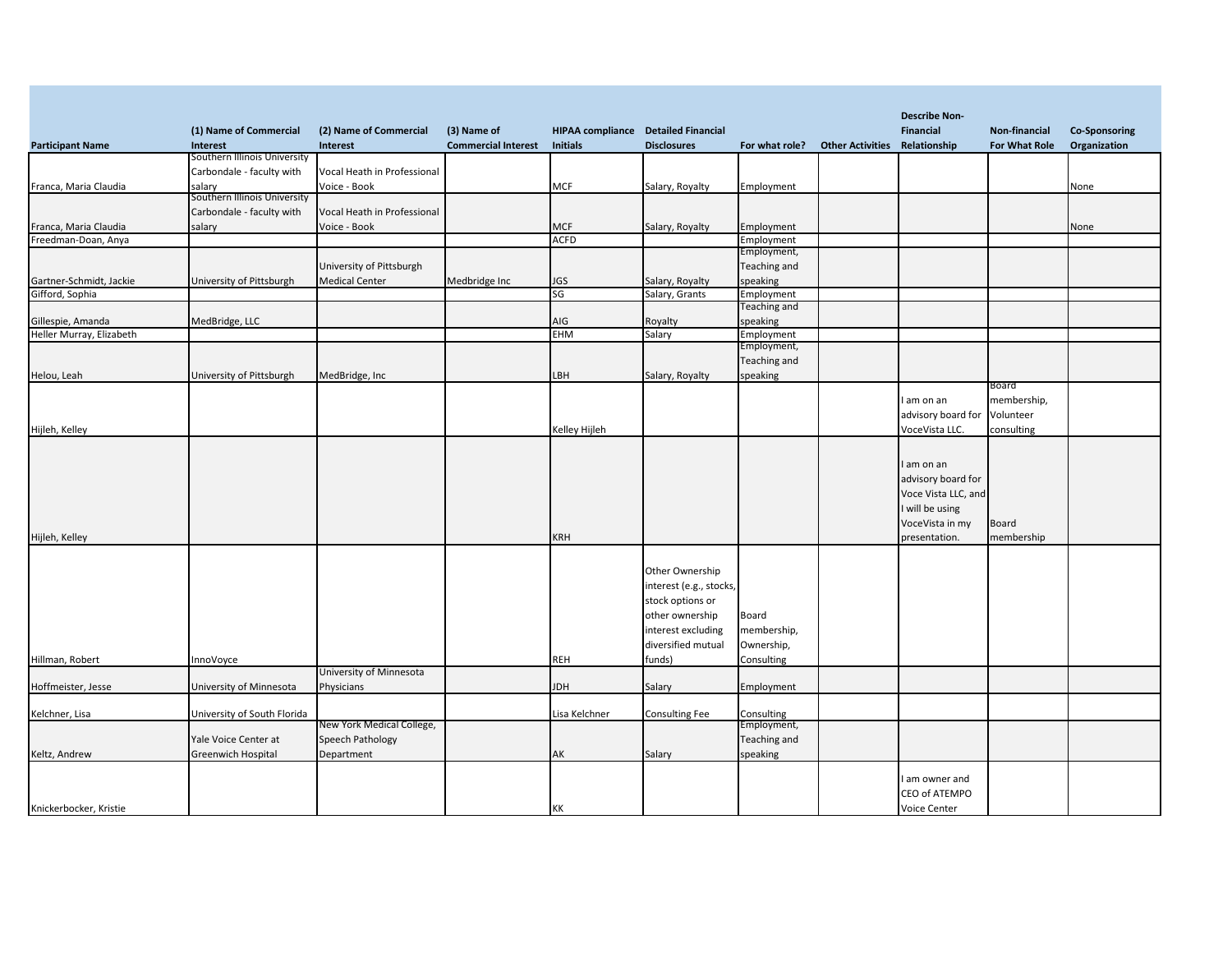|                         |                                              |                              |                                                  |                                            |                       |                |                         | <b>Describe Non-</b>                   |               |                         |
|-------------------------|----------------------------------------------|------------------------------|--------------------------------------------------|--------------------------------------------|-----------------------|----------------|-------------------------|----------------------------------------|---------------|-------------------------|
|                         | (1) Name of Commercial                       | (2) Name of Commercial       | (3) Name of                                      | <b>HIPAA compliance</b> Detailed Financial |                       |                |                         | Financial                              | Non-financial | <b>Co-Sponsoring</b>    |
| <b>Participant Name</b> | Interest                                     | Interest                     | <b>Commercial Interest</b>                       | <b>Initials</b>                            | <b>Disclosures</b>    | For what role? | <b>Other Activities</b> | Relationship                           | For What Role | Organization            |
|                         | Paid employee of Syracuse                    |                              |                                                  |                                            |                       |                |                         |                                        |               |                         |
|                         | University as a temporary                    |                              |                                                  |                                            |                       |                |                         |                                        |               |                         |
| Levitt, Dana            | research assistant                           |                              |                                                  | DL                                         | Salary                | Employment     |                         |                                        |               |                         |
| Lister, Marquita        |                                              |                              |                                                  | ML                                         |                       |                |                         |                                        |               |                         |
|                         |                                              |                              |                                                  |                                            |                       |                |                         |                                        |               |                         |
|                         | Voicecraft International Pty                 |                              |                                                  |                                            | Intellectual property |                |                         |                                        |               |                         |
| Madill, Catherine       | Ltd-Director                                 |                              |                                                  | CJM                                        | rights                | Ownership      |                         |                                        |               |                         |
|                         |                                              |                              |                                                  |                                            |                       |                |                         |                                        |               |                         |
|                         | Voicecraft International Pty<br>Ltd-Director |                              |                                                  | CJM                                        | Intellectual property | Ownership      |                         |                                        |               | University of<br>Sydney |
| Madill, Catherine       |                                              |                              |                                                  |                                            | rights                |                |                         |                                        |               |                         |
|                         | Voicecraft International Pty                 |                              |                                                  |                                            | Intellectual property |                |                         |                                        |               | University of           |
| Madill, Catherine       | Ltd-Director                                 |                              |                                                  | СJМ                                        | rights                | Ownership      |                         |                                        |               | Sydney                  |
| Maxfield, Lynn          | Univeristy of Utah                           |                              |                                                  | LМ                                         | Salary                | Employment     |                         |                                        |               |                         |
|                         |                                              |                              |                                                  |                                            |                       |                |                         |                                        |               |                         |
|                         | Cincinnati Children's                        |                              |                                                  |                                            |                       |                |                         |                                        |               |                         |
| McElfresh, Kevin        | <b>Hospital Medical Center</b>               |                              |                                                  | KAM                                        | Salary                | Employment     |                         |                                        |               |                         |
|                         | Nottingham University                        |                              |                                                  | JМ                                         |                       |                |                         |                                        |               |                         |
| McGlashan, Julian       | Hospital                                     |                              |                                                  |                                            | Salary                | Employment     |                         |                                        |               |                         |
|                         |                                              |                              |                                                  |                                            |                       |                |                         |                                        |               |                         |
|                         |                                              |                              |                                                  |                                            |                       |                |                         |                                        |               |                         |
|                         |                                              | <b>ASHA: Editorial Board</b> |                                                  |                                            |                       |                |                         | <b>ASHA: Editorial</b>                 |               |                         |
|                         |                                              | Member (term completed),     |                                                  |                                            |                       |                |                         | <b>Board Member</b>                    |               |                         |
|                         |                                              | Journal of Speech,           |                                                  |                                            |                       | Board          |                         | (completed term),                      |               |                         |
|                         |                                              | Language, and Hearing        |                                                  |                                            | Consulting Fee,       | membership,    |                         | Perspectives in                        | Board         |                         |
| Mehta, Daryush          | InnoVoyce LLC                                | Research                     | MIT Lincoln Laboratory DDM                       |                                            | Honoraria             | Consulting     |                         | Speech Science                         | membership    |                         |
|                         |                                              |                              |                                                  |                                            |                       |                |                         | Non-salaried                           |               |                         |
|                         |                                              |                              |                                                  |                                            |                       |                |                         | faculty affiliation:                   |               |                         |
|                         |                                              |                              |                                                  |                                            |                       |                |                         | Department of                          |               |                         |
|                         |                                              |                              |                                                  |                                            |                       |                |                         | Surgery-MGH,                           |               |                         |
|                         |                                              |                              |                                                  |                                            |                       |                |                         | <b>Harvard Medical</b>                 |               |                         |
|                         |                                              |                              |                                                  |                                            |                       |                |                         | School, Non-                           |               |                         |
|                         |                                              |                              |                                                  |                                            |                       |                |                         | salaried faculty                       |               |                         |
|                         |                                              |                              |                                                  |                                            |                       |                |                         | affiliation: Program                   |               |                         |
|                         |                                              |                              |                                                  |                                            |                       |                |                         | in Speech and                          |               |                         |
|                         |                                              |                              |                                                  |                                            |                       |                |                         | <b>Hearing Bioscience</b>              |               |                         |
|                         |                                              |                              | <b>ASHA: Editorial Board</b>                     |                                            |                       |                |                         | and Technology,<br>Division of Medical |               |                         |
|                         |                                              |                              | Member, Journal of                               |                                            |                       |                |                         | Sciences, Harvard                      |               |                         |
|                         |                                              |                              |                                                  |                                            |                       | Board          |                         | Medical School, 3.                     |               |                         |
|                         |                                              |                              | Speech, Language, and<br><b>Hearing Research</b> |                                            | Consulting Fee,       | membership,    |                         | Non-salaried                           | Board         |                         |
| Mehta, Daryush          | InnoVoyce LLC                                | MIT Lincoln Laboratory       | (Completed role)                                 | <b>DDM</b>                                 | Honoraria             | Consulting     |                         | faculty affiliation:                   | membership    |                         |
| Mercado, Mariela        |                                              |                              |                                                  | MBM                                        | Grants                | Employment     |                         |                                        |               |                         |
|                         | Employee of Shenandoah                       |                              |                                                  |                                            |                       |                |                         |                                        |               |                         |
| Miller, Katrina         | University                                   |                              |                                                  | KEM                                        | Salary                | Employment     |                         |                                        |               |                         |
|                         |                                              |                              |                                                  |                                            |                       |                |                         |                                        |               |                         |
|                         |                                              |                              |                                                  |                                            | Waived conference     | Teaching and   |                         |                                        |               |                         |
| Morton, Mairah          | <b>Voice Foundation</b>                      | Mariah Elaine Morton         | Mariah Elaine Morton MEM                         |                                            | registration          | speaking       |                         |                                        |               |                         |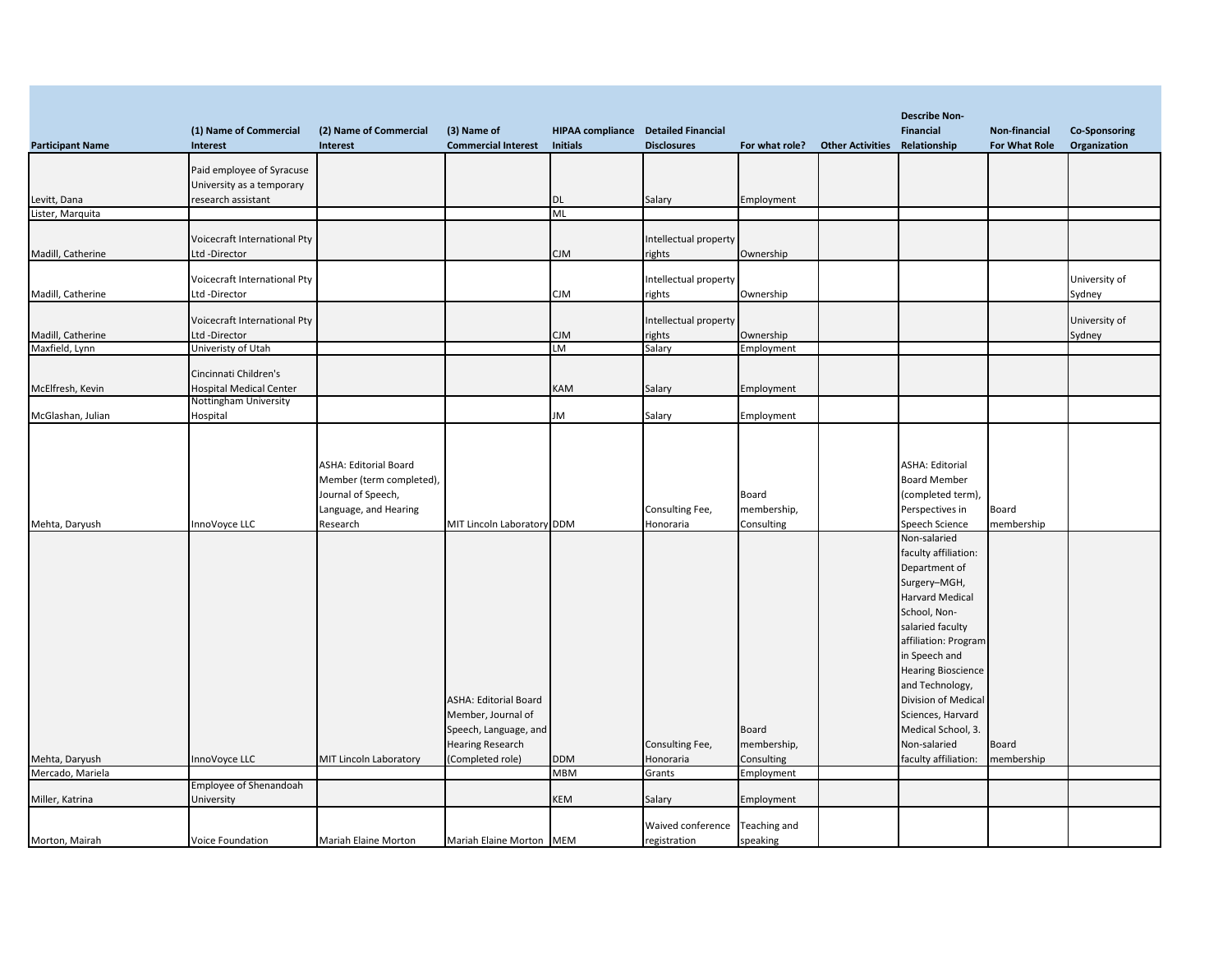|                              |                                            |                                               |                            |                                     |                       |                |                         | <b>Describe Non-</b>  |               |                      |
|------------------------------|--------------------------------------------|-----------------------------------------------|----------------------------|-------------------------------------|-----------------------|----------------|-------------------------|-----------------------|---------------|----------------------|
|                              | (1) Name of Commercial                     | (2) Name of Commercial                        | (3) Name of                | HIPAA compliance Detailed Financial |                       |                |                         | <b>Financial</b>      | Non-financial | <b>Co-Sponsoring</b> |
| <b>Participant Name</b>      | <b>Interest</b><br>Universitat Mozarteum   | Interest                                      | <b>Commercial Interest</b> | <b>Initials</b>                     | <b>Disclosures</b>    | For what role? | <b>Other Activities</b> | Relationship          | For What Role | Organization         |
| Murdaugh, Kristen            | Salzburg                                   | Land Salzburg                                 |                            | КM                                  | Salary, Grants        | Employment     |                         |                       |               |                      |
|                              |                                            |                                               |                            |                                     |                       |                |                         |                       |               |                      |
|                              |                                            | PI- NIH-NIDCD R15 grant                       |                            |                                     |                       |                |                         |                       |               |                      |
|                              |                                            | mechanisms-                                   |                            |                                     |                       |                |                         |                       |               |                      |
|                              |                                            | Cardiovascular Conditioning                   |                            |                                     |                       |                |                         |                       |               |                      |
| Nanjundeswaran (Guntupalli), | <b>Employee of East</b>                    | in the Treatment of Vocal                     |                            |                                     |                       |                |                         |                       |               |                      |
| Chaya                        | Tenneessee State University Fatigue        |                                               |                            | CN                                  | Salary, Grants        | Employment     |                         |                       |               |                      |
| Nantanukul, Kiattipoom       | Children's National Hospital               |                                               |                            | ΚN                                  | Salary                | Employment     |                         |                       |               |                      |
|                              | Salaried employee of                       |                                               |                            |                                     |                       |                |                         |                       |               |                      |
|                              | Massachusetts General                      |                                               |                            |                                     |                       |                |                         |                       |               |                      |
| Ortiz, Andrew                | Hospital                                   |                                               |                            | ΔJΟ                                 | Salary                | Employment     |                         |                       |               |                      |
|                              |                                            |                                               |                            |                                     |                       |                |                         |                       |               |                      |
|                              |                                            |                                               |                            |                                     |                       |                |                         | I serve as the        |               |                      |
|                              |                                            |                                               |                            |                                     |                       |                |                         | advisory board        |               |                      |
|                              |                                            |                                               |                            |                                     |                       |                |                         | member of the         |               |                      |
|                              |                                            |                                               |                            |                                     |                       |                |                         | Voice Foundation.     |               |                      |
|                              |                                            |                                               |                            |                                     |                       |                |                         |                       |               |                      |
|                              | <b>Editor for the American</b>             |                                               |                            |                                     |                       | Employment,    |                         | Salaried employee     |               |                      |
|                              | Speech-Language Hearing                    |                                               |                            |                                     | Salary, Honoraria,    | <b>Board</b>   |                         | of Indiana            | Board         |                      |
| Patel, Rita                  | Association, ASHA<br>Faculty member at the | Grant Reviewer for the NIH Indiana University |                            | <b>RP</b>                           | Grants                | membership     |                         | University            | membership    |                      |
| Pinkerton, A. Louise         | University of Iowa                         |                                               |                            | ALP                                 | Salary                | Employment     |                         |                       |               |                      |
|                              | Children's Hospital of                     |                                               |                            |                                     |                       |                |                         |                       |               |                      |
| Rosenberg, Abigail           | Philadelphia                               |                                               |                            | ALR                                 | Salary                | Employment     |                         |                       |               |                      |
|                              |                                            |                                               |                            |                                     |                       |                |                         | Professional:         |               |                      |
|                              |                                            |                                               |                            |                                     |                       |                |                         | Individuals may       |               |                      |
|                              |                                            |                                               |                            |                                     |                       |                |                         | perceive that I       |               |                      |
|                              |                                            |                                               |                            |                                     |                       |                |                         | wish to present       |               |                      |
|                              |                                            |                                               |                            |                                     |                       |                |                         | significant findings. |               |                      |
|                              |                                            |                                               |                            |                                     |                       |                |                         | People may            |               |                      |
|                              |                                            |                                               |                            |                                     |                       |                |                         | perceive that my      |               |                      |
|                              |                                            |                                               |                            |                                     |                       |                |                         | abstract was          |               |                      |
|                              |                                            |                                               |                            |                                     |                       |                |                         | accepted because      |               |                      |
|                              |                                            |                                               |                            |                                     |                       |                |                         | am part of the JOV    |               |                      |
|                              |                                            |                                               |                            |                                     |                       |                |                         | board.                |               |                      |
|                              |                                            |                                               |                            |                                     |                       |                |                         |                       |               |                      |
|                              |                                            |                                               |                            |                                     |                       |                |                         | Institutional:        | Board         | University of        |
| Rubino, Marianna             |                                            |                                               |                            | ΜR                                  |                       |                |                         | Individuals may       | membership    | Delaware             |
|                              |                                            |                                               |                            |                                     |                       | Management     |                         |                       |               |                      |
| Sadolin, Cathrine            | Complete Vocal Institute                   |                                               |                            | CS.                                 | Grants                | position       |                         |                       |               |                      |
|                              |                                            |                                               |                            |                                     |                       | membership,    |                         |                       |               |                      |
|                              |                                            |                                               |                            |                                     |                       | Consulting,    |                         |                       |               |                      |
|                              |                                            |                                               |                            |                                     |                       | Membership on  |                         |                       |               |                      |
|                              |                                            |                                               |                            |                                     |                       | advisory       |                         |                       |               |                      |
|                              |                                            | Tourette Association of                       |                            |                                     | Consulting Fee, In    | committee or   |                         |                       |               |                      |
| Simonyan, Kristina           | Jazz Pharmaceuticals, Inc                  | America                                       | Abbvie                     | κs                                  | Kind                  | review panels  |                         |                       |               |                      |
| Stepp, Cara                  | Delsys/Altec                               |                                               |                            | <b>CES</b>                          | Consulting Fee        | Consulting     |                         |                       |               |                      |
| Stepp, Cara                  | Altec, Inc./Delsys, Inc.                   |                                               |                            | <b>CES</b>                          | <b>Consulting Fee</b> | Consulting     |                         |                       |               |                      |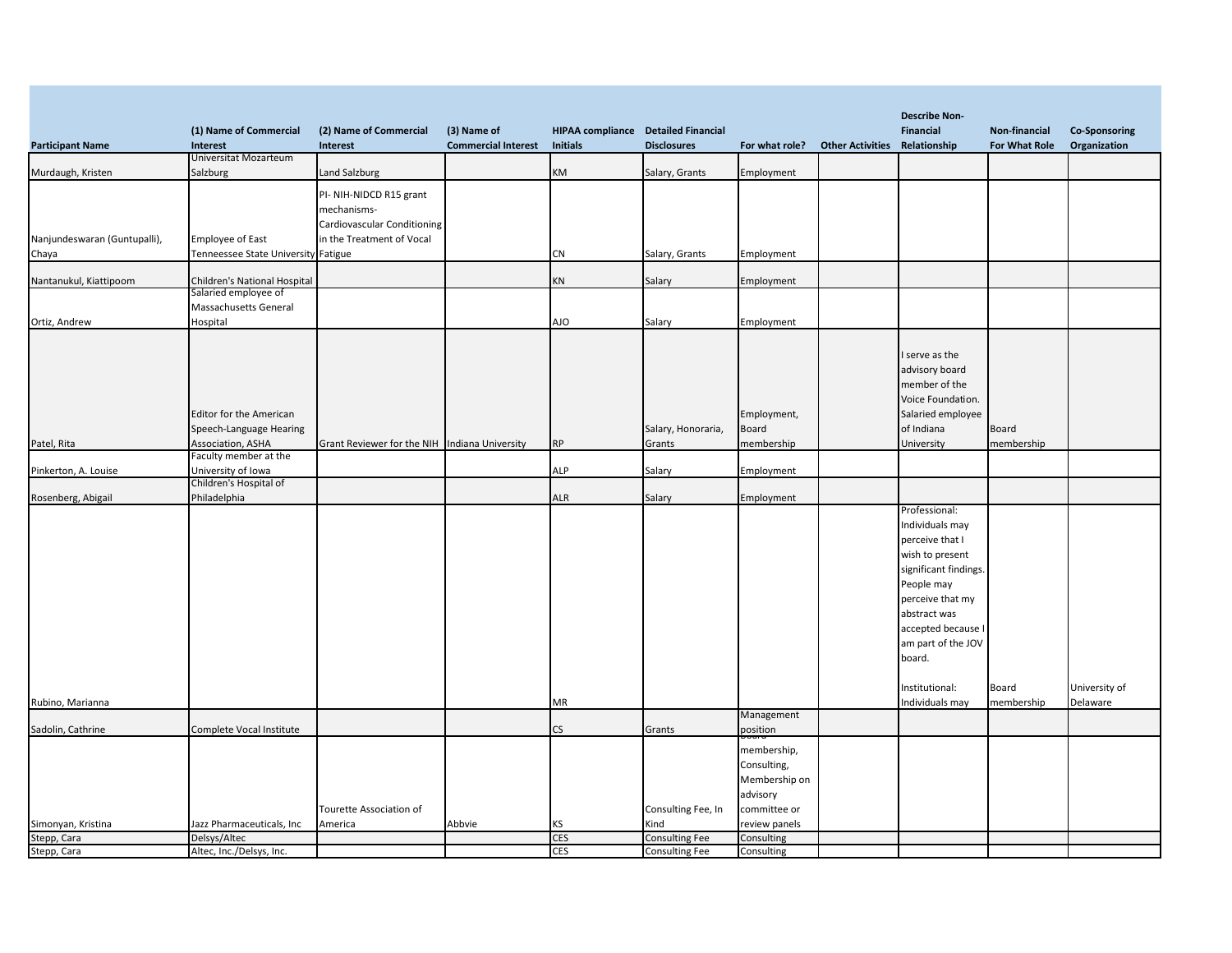|                             |                                  |                        |                            |                                            |                       |                |                                      | <b>Describe Non-</b>  |               |                      |
|-----------------------------|----------------------------------|------------------------|----------------------------|--------------------------------------------|-----------------------|----------------|--------------------------------------|-----------------------|---------------|----------------------|
|                             | (1) Name of Commercial           | (2) Name of Commercial | (3) Name of                | <b>HIPAA compliance</b> Detailed Financial |                       |                |                                      | Financial             | Non-financial | <b>Co-Sponsoring</b> |
| <b>Participant Name</b>     | Interest                         | Interest               | <b>Commercial Interest</b> | <b>Initials</b>                            | <b>Disclosures</b>    | For what role? | <b>Other Activities Relationship</b> |                       | For What Role | Organization         |
| Timmons Sund, Lauren        | <b>USC Voice Center</b>          |                        |                            | <b>LTS</b>                                 | Salary                | Employment     |                                      |                       |               |                      |
|                             | NIDCD P50 grant, PI: Robert      |                        |                            |                                            |                       |                |                                      |                       |               |                      |
| Van Stan, Jarrad            | Hillman                          |                        |                            | <b>JVS</b>                                 | Grants                | Employment     |                                      |                       |               |                      |
|                             | NIH P50 grant - Clinical         |                        |                            |                                            |                       |                |                                      |                       |               |                      |
|                             | <b>Research Center for Vocal</b> |                        |                            |                                            |                       |                |                                      |                       |               |                      |
| Van Stan, Jarrad            | Hyperfunction                    |                        |                            | <b>JVS</b>                                 | Grants                | Employment     |                                      |                       |               |                      |
|                             |                                  |                        |                            |                                            |                       |                |                                      |                       |               |                      |
|                             |                                  |                        |                            |                                            |                       |                |                                      |                       |               |                      |
|                             |                                  |                        |                            |                                            |                       |                |                                      |                       |               |                      |
|                             |                                  |                        |                            |                                            |                       |                |                                      | Professional: I       |               |                      |
|                             |                                  |                        |                            |                                            |                       |                |                                      | designed LMRVT.       |               |                      |
|                             |                                  |                        |                            |                                            |                       |                |                                      | Some may              |               |                      |
|                             |                                  |                        |                            |                                            |                       |                |                                      | perceive that I       |               |                      |
|                             |                                  |                        |                            |                                            |                       |                |                                      | intend to             |               |                      |
|                             |                                  |                        |                            |                                            |                       |                |                                      | popularize this       |               |                      |
|                             |                                  |                        |                            |                                            |                       |                |                                      | method. At times,     |               |                      |
|                             |                                  |                        |                            |                                            |                       |                |                                      |                       |               |                      |
|                             |                                  |                        |                            |                                            |                       |                |                                      | I may provide         |               |                      |
|                             |                                  |                        |                            |                                            |                       |                |                                      | volunteer teaching    |               |                      |
|                             |                                  |                        |                            |                                            |                       |                |                                      | and speaking.         |               |                      |
|                             |                                  |                        |                            |                                            |                       |                |                                      | Institutional: I am a |               |                      |
|                             |                                  |                        |                            |                                            |                       |                |                                      | professor at the      |               |                      |
|                             |                                  |                        |                            |                                            |                       |                |                                      |                       |               |                      |
|                             |                                  |                        |                            |                                            |                       |                |                                      | University of         |               |                      |
|                             |                                  |                        |                            |                                            |                       |                |                                      | Delaware. Some        |               |                      |
|                             |                                  |                        |                            |                                            |                       |                |                                      | may determine         |               |                      |
|                             |                                  |                        |                            |                                            |                       |                |                                      | that I am taking      |               |                      |
|                             |                                  |                        |                            |                                            |                       |                |                                      | part in order to      | Volunteer     |                      |
|                             | Lessac-Madsen Resonant           |                        |                            |                                            | Speaking Fee,         | Teaching and   |                                      | raise the profile of  | teaching and  | University of        |
| Verdolini Abbott, Katherine | Voice Therapy                    |                        |                            | <b>KVA</b>                                 | Royalty               | speaking       |                                      | this institution.     | speaking      | Delaware             |
|                             |                                  |                        |                            |                                            |                       |                |                                      |                       |               |                      |
|                             |                                  |                        |                            |                                            |                       |                |                                      |                       |               |                      |
|                             |                                  |                        |                            |                                            | Salary, Consulting    |                |                                      |                       |               |                      |
|                             |                                  |                        |                            |                                            | Fee, Other            |                |                                      |                       |               |                      |
|                             |                                  |                        |                            |                                            | Ownership interest    |                |                                      |                       |               |                      |
|                             |                                  |                        |                            |                                            |                       |                |                                      |                       |               |                      |
|                             |                                  |                        |                            |                                            | (e.g., stocks, stock  |                |                                      |                       |               |                      |
|                             |                                  |                        |                            |                                            | options or other      |                |                                      |                       |               |                      |
|                             |                                  |                        |                            |                                            | ownership interest    |                |                                      |                       |               |                      |
|                             | Chief Science Officer of         |                        |                            |                                            | excluding diversified |                |                                      |                       |               |                      |
| Vogel, Adam                 | Redenlab Inc                     |                        |                            | AV                                         | mutual funds)         |                |                                      |                       |               |                      |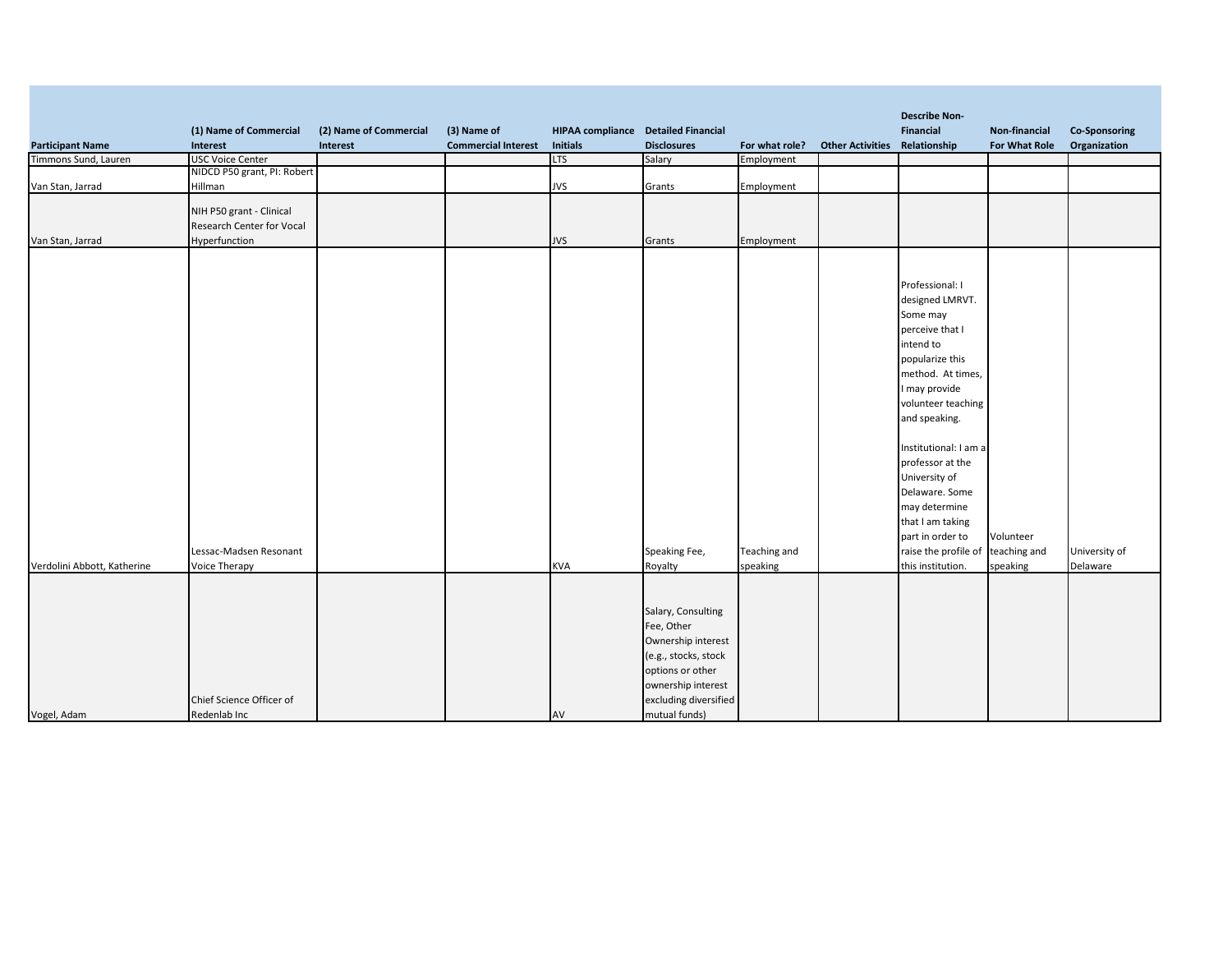|                         |                                             |                        |                            |                                            |                       |                |                                      | <b>Describe Non-</b> |               |                      |
|-------------------------|---------------------------------------------|------------------------|----------------------------|--------------------------------------------|-----------------------|----------------|--------------------------------------|----------------------|---------------|----------------------|
|                         | (1) Name of Commercial                      | (2) Name of Commercial | (3) Name of                | <b>HIPAA compliance</b> Detailed Financial |                       |                |                                      | Financial            | Non-financial | <b>Co-Sponsoring</b> |
| <b>Participant Name</b> | Interest                                    | Interest               | <b>Commercial Interest</b> | <b>Initials</b>                            | <b>Disclosures</b>    | For what role? | <b>Other Activities Relationship</b> |                      | For What Role | Organization         |
|                         |                                             |                        |                            |                                            |                       |                |                                      |                      |               |                      |
|                         |                                             |                        |                            |                                            | Salary, Consulting    |                |                                      |                      |               |                      |
|                         |                                             |                        |                            |                                            | Fee, Other            |                |                                      |                      |               |                      |
|                         |                                             |                        |                            |                                            | Ownership interest    |                |                                      |                      |               |                      |
|                         |                                             |                        |                            |                                            | (e.g., stocks, stock  |                |                                      |                      |               |                      |
|                         |                                             |                        |                            |                                            | options or other      |                |                                      |                      |               |                      |
|                         |                                             |                        |                            |                                            | ownership interest    |                |                                      |                      |               |                      |
|                         | Chief Science Officer of                    |                        |                            |                                            | excluding diversified |                |                                      |                      |               |                      |
| Vogel, Adam             | Redenlab Inc                                |                        |                            | AV                                         | mutual funds)         |                |                                      |                      |               |                      |
|                         |                                             |                        |                            |                                            |                       |                |                                      |                      |               |                      |
|                         | I am currently employed by                  |                        |                            |                                            |                       |                |                                      |                      |               |                      |
|                         | Delsys, Inc., a commercial                  |                        |                            |                                            |                       |                |                                      |                      |               |                      |
|                         | company that                                |                        |                            |                                            |                       |                |                                      |                      |               |                      |
|                         | manufactures and markets                    |                        |                            |                                            |                       |                |                                      |                      |               |                      |
|                         | sensor and software                         |                        |                            |                                            |                       |                |                                      |                      |               |                      |
|                         | technologies for human                      |                        |                            |                                            |                       |                |                                      |                      |               |                      |
|                         | movement, and Altec, Inc.,                  |                        |                            |                                            |                       |                |                                      |                      |               |                      |
|                         | an R&D company that<br>performs research to |                        |                            |                                            |                       |                |                                      |                      |               |                      |
|                         | design new technologies for                 |                        |                            |                                            |                       |                |                                      |                      |               |                      |
| Vojtech, Jennifer       | human movement.                             |                        |                            | <b>JMV</b>                                 | Salary                | Employment     |                                      |                      |               |                      |
|                         |                                             |                        |                            |                                            |                       |                |                                      |                      |               |                      |
|                         |                                             |                        |                            |                                            |                       |                |                                      |                      |               |                      |
|                         | I am currently employed by                  |                        |                            |                                            |                       |                |                                      |                      |               |                      |
|                         | Delsys, Inc., a commercial                  |                        |                            |                                            |                       |                |                                      |                      |               |                      |
|                         | company that<br>manufactures and markets    |                        |                            |                                            |                       |                |                                      |                      |               |                      |
|                         | sensor and software                         |                        |                            |                                            |                       |                |                                      |                      |               |                      |
|                         | technologies for human                      |                        |                            |                                            |                       |                |                                      |                      |               |                      |
|                         | movement, and Altec, Inc.,                  |                        |                            |                                            |                       |                |                                      |                      |               |                      |
|                         | an R&D company that                         |                        |                            |                                            |                       |                |                                      |                      |               |                      |
|                         | performs research to                        |                        |                            |                                            |                       |                |                                      |                      |               |                      |
|                         | design new technologies for                 |                        |                            |                                            |                       |                |                                      |                      |               |                      |
| Vojtech, Jennifer       | human movement.                             |                        |                            | <b>JMV</b>                                 | Salary                | Employment     |                                      |                      |               |                      |
| Weinrich, Barbara       | University of South Florida                 |                        |                            | <b>BDW</b>                                 | <b>Consulting Fee</b> | Consulting     |                                      |                      |               |                      |
|                         |                                             |                        |                            |                                            |                       |                |                                      | The presenter is     |               |                      |
|                         |                                             |                        |                            |                                            |                       |                |                                      | both an SLP and a    |               |                      |
|                         |                                             |                        |                            |                                            |                       |                |                                      | person with a        |               |                      |
|                         |                                             |                        |                            |                                            |                       |                |                                      | chronic functional   |               |                      |
| Wodzak, Judith          |                                             |                        |                            | JW                                         |                       |                |                                      | voice disorder.      |               |                      |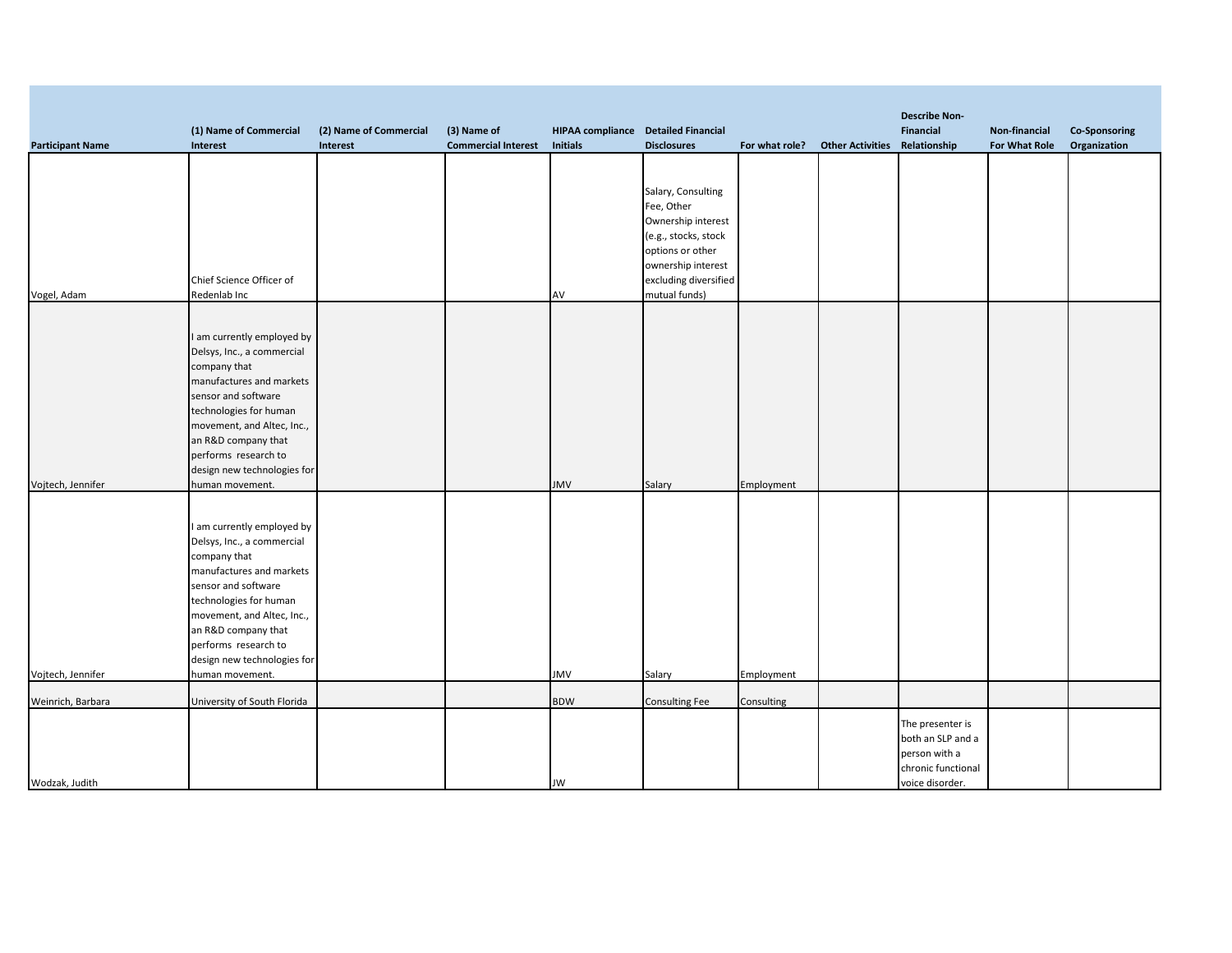| <b>Participant Name</b> | (1) Name of Commercial<br>Interest                                 | (2) Name of Commercial<br>Interest     | (3) Name of<br><b>Commercial Interest</b> | <b>HIPAA compliance</b><br><b>Initials</b> | <b>Detailed Financial</b><br><b>Disclosures</b>                                                                                                                          | For what role?           | <b>Other Activities</b> | <b>Describe Non-</b><br>Financial<br>Relationship | Non-financial<br>For What Role | Co-Sponsoring<br>Organization |
|-------------------------|--------------------------------------------------------------------|----------------------------------------|-------------------------------------------|--------------------------------------------|--------------------------------------------------------------------------------------------------------------------------------------------------------------------------|--------------------------|-------------------------|---------------------------------------------------|--------------------------------|-------------------------------|
|                         |                                                                    |                                        |                                           |                                            |                                                                                                                                                                          |                          |                         |                                                   |                                |                               |
| Zanartu, Matias         | Lanek SPA                                                          |                                        |                                           | ΜZ                                         | Intellectual property<br>rights, Other<br>Ownership interest<br>(e.g., stocks, stock<br>options or other<br>ownership interest<br>excluding diversified<br>mutual funds) | Ownership                |                         |                                                   |                                |                               |
|                         | Wellness Group for Voice,<br>Speech, and Swallowing,               | Confident Clinician                    |                                           |                                            |                                                                                                                                                                          | Employment,              |                         |                                                   |                                |                               |
| Ziegler, Aaron          | <b>LLC</b>                                                         | Cooperative, LP                        |                                           | ΑZ                                         | Salary                                                                                                                                                                   | Ownership                |                         |                                                   |                                |                               |
| Ziegler, Aaron          | Wellness Group for Voice,<br>Speech, and Swallowing,<br><b>LLC</b> | Confident Clinician<br>Cooperative, LP |                                           | AZ                                         | Salary                                                                                                                                                                   | Employment,<br>Ownership |                         |                                                   |                                |                               |
| Zipse, Lauryn           |                                                                    |                                        |                                           | LZ                                         | Salary                                                                                                                                                                   | Employment               |                         |                                                   |                                |                               |

## **NOTHING TO DISCLOSE**

| A Curham, Natasha             | ΝC                                     |
|-------------------------------|----------------------------------------|
| Abdelgoad, Ahmed              | AA                                     |
| Abdelrahman, Ahmed Nagy       | AN                                     |
| AbiZeidDaou, Christophe       | CAZD                                   |
| Adessa, Michelle              | MA                                     |
| Adriaansen, Anke              | I am in compliance with these policies |
| Adriaansens, Anke             | AA                                     |
| Aghaei, Fatemeh               | I am in compliance with these policies |
| Alfaro, Mauricio              | MA                                     |
| Alnouri, Ghiath               | GA                                     |
| Ankrom Baker, Rebekah         | RAB                                    |
| Arias-Vergara, Tomas          | <b>TAV</b>                             |
| Austin, Kourtney              | <b>KRA</b>                             |
| Austin, Kourtney              | <b>KRA</b>                             |
| Azadeh Ranjbar, Parastou      | PAR                                    |
| Bainac Hausknecht, Josipa     | JBH                                    |
| Baker, Sarah                  | SB                                     |
| Barber, Miah                  | Miah Barber                            |
| Baxter, Mark                  | MB                                     |
| Behlau, Mara                  | MB                                     |
| Behlau, Mara                  | MB                                     |
| Bell, Kathleen                | KMB                                    |
| Berardi, Mark                 | MLB                                    |
| Brear, Meg                    | MB                                     |
| Brehm, Susan                  | SB                                     |
| Buckley, Daniel               | DB                                     |
| Bzdek, Bryan                  | <b>BRB</b>                             |
| Bzdek, Bryan                  | <b>BRB</b>                             |
| Calder, Alyssa                | AC                                     |
| Cantor Cutiva, Lady Catherine | LCCC                                   |
|                               |                                        |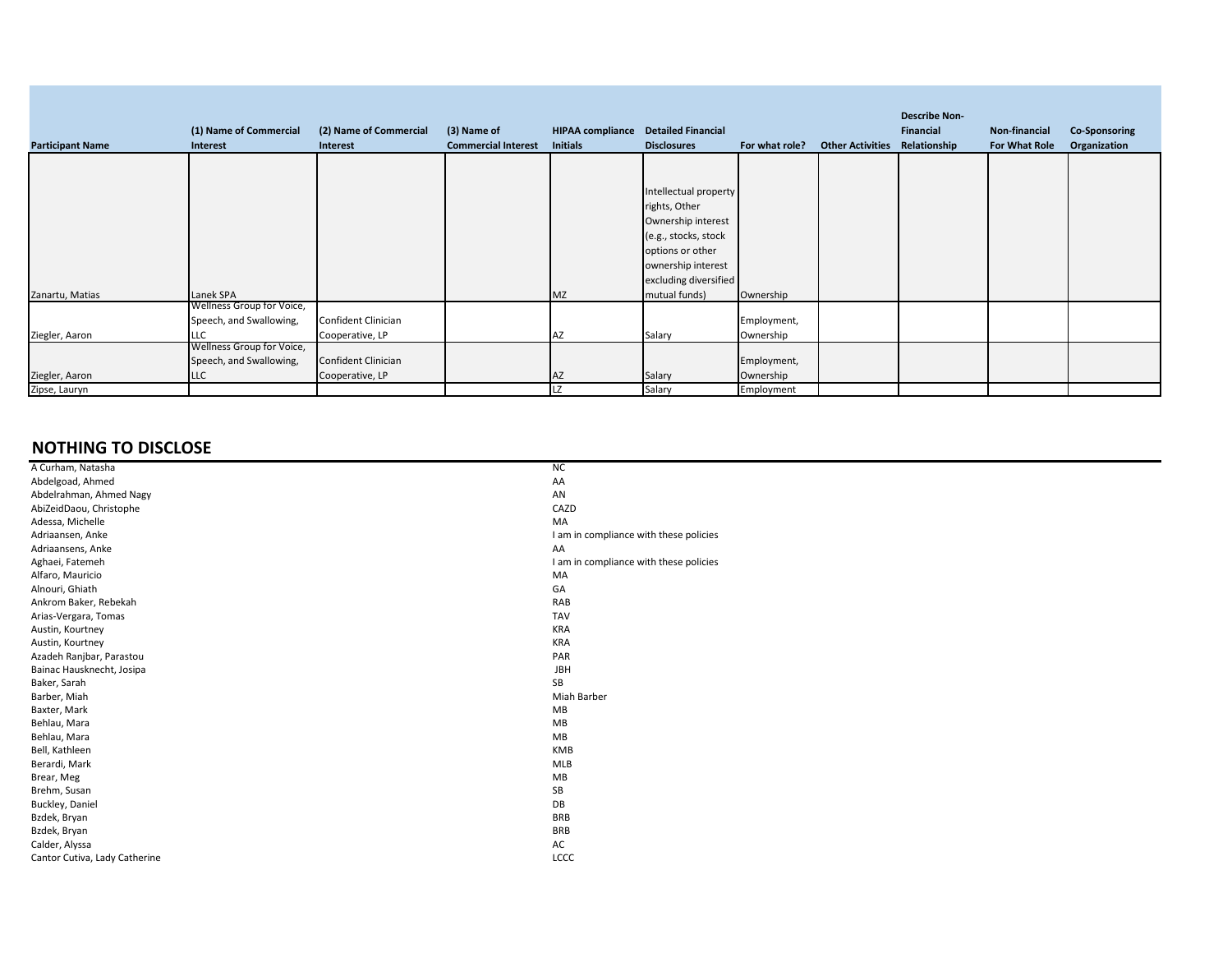|                          |                        |                        |                            |                                            |                                                                                                                                              |                |                                      | <b>Describe Non-</b> |               |                      |
|--------------------------|------------------------|------------------------|----------------------------|--------------------------------------------|----------------------------------------------------------------------------------------------------------------------------------------------|----------------|--------------------------------------|----------------------|---------------|----------------------|
|                          | (1) Name of Commercial | (2) Name of Commercial | (3) Name of                | <b>HIPAA compliance</b> Detailed Financial |                                                                                                                                              |                |                                      | <b>Financial</b>     | Non-financial | <b>Co-Sponsoring</b> |
| <b>Participant Name</b>  | Interest               | Interest               | <b>Commercial Interest</b> | <b>Initials</b>                            | <b>Disclosures</b>                                                                                                                           | For what role? | <b>Other Activities Relationship</b> |                      | For What Role | Organization         |
| Carraro, Kelly           |                        |                        |                            | КC                                         |                                                                                                                                              |                |                                      |                      |               |                      |
| Carroll, Linda           |                        |                        |                            | LMC                                        |                                                                                                                                              |                |                                      |                      |               |                      |
| Castro, M. Eugenia       |                        |                        |                            | MEC                                        |                                                                                                                                              |                |                                      |                      |               |                      |
| Chacon, Antonia          |                        |                        |                            | AC                                         |                                                                                                                                              |                |                                      |                      |               |                      |
| Chacon, Antonia          |                        |                        |                            | AC                                         |                                                                                                                                              |                |                                      |                      |               |                      |
| Chan, Ching Man Rosalina |                        |                        |                            |                                            | I am in compliance with these policies: CCM                                                                                                  |                |                                      |                      |               |                      |
| Chan, May Pik Yu         |                        |                        |                            | <b>MPYC</b>                                |                                                                                                                                              |                |                                      |                      |               |                      |
| Chiapello, Greg          |                        |                        |                            | GC                                         |                                                                                                                                              |                |                                      |                      |               |                      |
| Choi, Janet              |                        |                        |                            | JC                                         |                                                                                                                                              |                |                                      |                      |               |                      |
| Colletti, Lauren         |                        |                        |                            | LC                                         |                                                                                                                                              |                |                                      |                      |               |                      |
| Cook-Cunningham, Sheri   |                        |                        |                            | SCC                                        |                                                                                                                                              |                |                                      |                      |               |                      |
| Costello, Declan         |                        |                        |                            | DC                                         |                                                                                                                                              |                |                                      |                      |               |                      |
| Crawley, Brianna         |                        |                        |                            | ВC                                         |                                                                                                                                              |                |                                      |                      |               |                      |
| Crosby, Tyler            |                        |                        |                            | TC                                         |                                                                                                                                              |                |                                      |                      |               |                      |
|                          |                        |                        |                            | <b>KLD</b>                                 |                                                                                                                                              |                |                                      |                      |               |                      |
| Dahl, Kimberly           |                        |                        |                            |                                            |                                                                                                                                              |                |                                      |                      |               |                      |
| Damore, Maria            |                        |                        |                            | MMD                                        |                                                                                                                                              |                |                                      |                      |               |                      |
| Dasdogen, Umit           |                        |                        |                            | <b>UD</b>                                  |                                                                                                                                              |                |                                      |                      |               |                      |
| Daudzina, Zane           |                        |                        |                            | Zane Daudzina                              |                                                                                                                                              |                |                                      |                      |               |                      |
| de Boer, Gillian         |                        |                        |                            | GdB                                        |                                                                                                                                              |                |                                      |                      |               |                      |
| De Smet, Lynsey          |                        |                        |                            | I am in compliance with these policies     |                                                                                                                                              |                |                                      |                      |               |                      |
| Dehqan, Ali              |                        |                        |                            |                                            | I am in compliance with these policies: the proposal and research itself were ratified by Mashhad university of medical sciences research de |                |                                      |                      |               |                      |
| Deliyski, Dimitar        |                        |                        |                            | DDD                                        |                                                                                                                                              |                |                                      |                      |               |                      |
| Derrick, Donald          |                        |                        |                            | DD                                         |                                                                                                                                              |                |                                      |                      |               |                      |
| DeVore, Elliana          |                        |                        |                            | EKD                                        |                                                                                                                                              |                |                                      |                      |               |                      |
| D'haeseleer, Evelien     |                        |                        |                            |                                            | I am in compliance with these policies: ED                                                                                                   |                |                                      |                      |               |                      |
| Diaz Cadiz, Manuel       |                        |                        |                            | <b>MDC</b>                                 |                                                                                                                                              |                |                                      |                      |               |                      |
| Diaz Cadiz, Manuel       |                        |                        |                            | <b>MDC</b>                                 |                                                                                                                                              |                |                                      |                      |               |                      |
| Diaz Cadiz, Manuel       |                        |                        |                            | <b>MDC</b>                                 |                                                                                                                                              |                |                                      |                      |               |                      |
| Dickinson, Tara          |                        |                        |                            | TD                                         |                                                                                                                                              |                |                                      |                      |               |                      |
| Doellinger, Michael      |                        |                        |                            | Md                                         |                                                                                                                                              |                |                                      |                      |               |                      |
| Doyle, Philip C.         |                        |                        |                            | PCD                                        |                                                                                                                                              |                |                                      |                      |               |                      |
| Duong, Minh-Vy           |                        |                        |                            | MD                                         |                                                                                                                                              |                |                                      |                      |               |                      |
| Dupre, Marci             |                        |                        |                            | MCD                                        |                                                                                                                                              |                |                                      |                      |               |                      |
| Eadie, Tanya             |                        |                        |                            | TE                                         |                                                                                                                                              |                |                                      |                      |               |                      |
| Eddins, David            |                        |                        |                            | DAE                                        |                                                                                                                                              |                |                                      |                      |               |                      |
| Edgar, Jessica           |                        |                        |                            | JRE                                        |                                                                                                                                              |                |                                      |                      |               |                      |
| Edwin, Robert            |                        |                        |                            | RE                                         |                                                                                                                                              |                |                                      |                      |               |                      |
| Edwin, Robert            |                        |                        |                            | <b>RE</b>                                  |                                                                                                                                              |                |                                      |                      |               |                      |
| Emerich, Kate            |                        |                        |                            | KAE                                        |                                                                                                                                              |                |                                      |                      |               |                      |
| Enclade, Hillary         |                        |                        |                            | HE                                         |                                                                                                                                              |                |                                      |                      |               |                      |
| Epstein, Ruth            |                        |                        |                            | RE                                         |                                                                                                                                              |                |                                      |                      |               |                      |
| Eric, Hunter             |                        |                        |                            | ejh                                        |                                                                                                                                              |                |                                      |                      |               |                      |
| Eric, Hunter             |                        |                        |                            | ejh                                        |                                                                                                                                              |                |                                      |                      |               |                      |
| Espinoza, Víctor         |                        |                        |                            |                                            | I am in compliance with these policies: (VMEC)                                                                                               |                |                                      |                      |               |                      |
| Evans, Joseph            |                        |                        |                            | JE                                         |                                                                                                                                              |                |                                      |                      |               |                      |
| Fantini, Marco           |                        |                        |                            | MF                                         |                                                                                                                                              |                |                                      |                      |               |                      |
| Feijó, Deborah           |                        |                        |                            | DF                                         |                                                                                                                                              |                |                                      |                      |               |                      |
| Ferguson, Sarah Hargus   |                        |                        |                            | SHF                                        |                                                                                                                                              |                |                                      |                      |               |                      |
| Ford, David              |                        |                        |                            | DF                                         |                                                                                                                                              |                |                                      |                      |               |                      |
| Ford, David              |                        |                        |                            | DF                                         |                                                                                                                                              |                |                                      |                      |               |                      |
| Forren, Savannah         |                        |                        |                            | SF                                         |                                                                                                                                              |                |                                      |                      |               |                      |
| Frank, Samantha          |                        |                        |                            | SF                                         |                                                                                                                                              |                |                                      |                      |               |                      |
| Free, Nicole             |                        |                        |                            | <b>NF</b>                                  |                                                                                                                                              |                |                                      |                      |               |                      |
|                          |                        |                        |                            |                                            |                                                                                                                                              |                |                                      |                      |               |                      |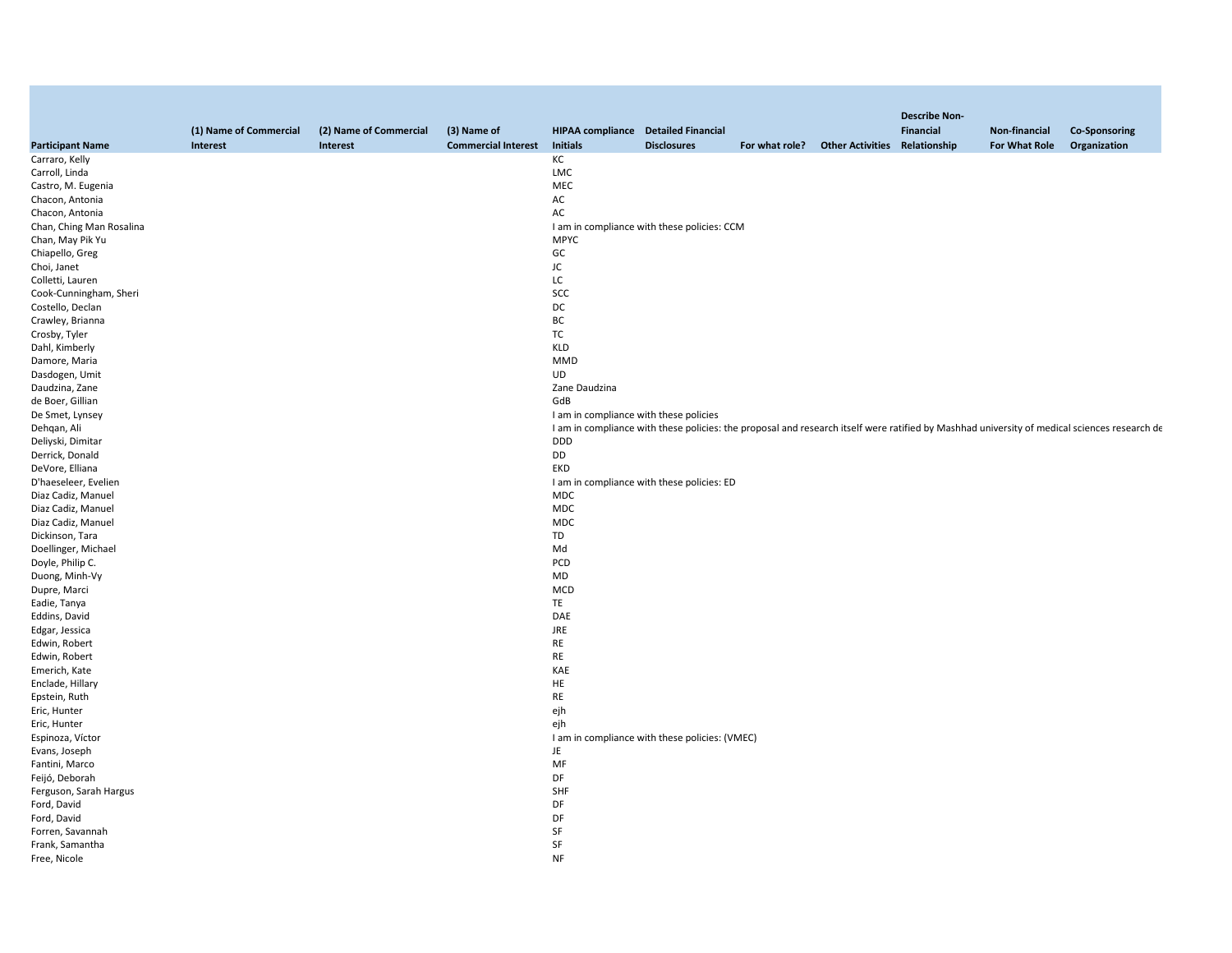|                                    |                        |                        |                            |                                            |                                                            |                                              | <b>Describe Non-</b> |               |                      |
|------------------------------------|------------------------|------------------------|----------------------------|--------------------------------------------|------------------------------------------------------------|----------------------------------------------|----------------------|---------------|----------------------|
|                                    | (1) Name of Commercial | (2) Name of Commercial | (3) Name of                | <b>HIPAA compliance</b> Detailed Financial |                                                            |                                              | Financial            | Non-financial | <b>Co-Sponsoring</b> |
| <b>Participant Name</b>            | Interest               | Interest               | <b>Commercial Interest</b> | <b>Initials</b>                            | <b>Disclosures</b>                                         | For what role? Other Activities Relationship |                      | For What Role | Organization         |
| Free, Nicole                       |                        |                        |                            | NF                                         |                                                            |                                              |                      |               |                      |
| Freeman, Warren                    |                        |                        |                            | WF                                         |                                                            |                                              |                      |               |                      |
| Friedman, Aaron                    |                        |                        |                            | ADF                                        |                                                            |                                              |                      |               |                      |
| Fuentes-López, Eduardo             |                        |                        |                            | EFL                                        |                                                            |                                              |                      |               |                      |
| Fuenzalida-Sandoval, María Ignacia |                        |                        |                            | María Ignacia Fuenzalida-Sandoval          |                                                            |                                              |                      |               |                      |
| Gautereaux, Kayla                  |                        |                        |                            | КG                                         |                                                            |                                              |                      |               |                      |
| Gentilis, Yonian                   |                        |                        |                            | YGK                                        |                                                            |                                              |                      |               |                      |
| Ghaemi, Hamide                     |                        |                        |                            | I am in compliance with these policies     |                                                            |                                              |                      |               |                      |
| Ghanem, Anthony                    |                        |                        |                            | A.G.                                       |                                                            |                                              |                      |               |                      |
| Ghanem, Paola                      |                        |                        |                            | PG                                         |                                                            |                                              |                      |               |                      |
| Ghasemzadeh, Hamzeh                |                        |                        |                            | HG                                         |                                                            |                                              |                      |               |                      |
| Ghasemzadeh, Hamzeh                |                        |                        |                            | HG                                         |                                                            |                                              |                      |               |                      |
| Gick, Bryan                        |                        |                        |                            | BG                                         |                                                            |                                              |                      |               |                      |
| Gottliebson, Renee                 |                        |                        |                            | RG                                         |                                                            |                                              |                      |               |                      |
| Gottliebson, Renee                 |                        |                        |                            | RG                                         |                                                            |                                              |                      |               |                      |
| Gustin, Renee                      |                        |                        |                            | RG                                         |                                                            |                                              |                      |               |                      |
| Guzmán, Daniel                     |                        |                        |                            | DG                                         |                                                            |                                              |                      |               |                      |
| Hall, Benjamin                     |                        |                        |                            | BH                                         |                                                            |                                              |                      |               |                      |
| Hamdan, Abdul latif                |                        |                        |                            | A Hamdan                                   |                                                            |                                              |                      |               |                      |
| Hapner, Edie                       |                        |                        |                            | ERH                                        |                                                            |                                              |                      |               |                      |
| Harrison, Joshua                   |                        |                        |                            | JH                                         |                                                            |                                              |                      |               |                      |
| Harrison, Joshua                   |                        |                        |                            | JH                                         |                                                            |                                              |                      |               |                      |
| Haynes, Charles                    |                        |                        |                            | <b>CWH</b>                                 |                                                            |                                              |                      |               |                      |
| Hermann, Laila Ava                 |                        |                        |                            | LH                                         |                                                            |                                              |                      |               |                      |
| Hicks-Barrera, Jordan              |                        |                        |                            | Jordan Hicks-Barrera                       |                                                            |                                              |                      |               |                      |
| Hirano, Shigeru                    |                        |                        |                            | Shigeru Hirano                             |                                                            |                                              |                      |               |                      |
| Holahan, Reese                     |                        |                        |                            | Reese Holahan                              |                                                            |                                              |                      |               |                      |
| Holik, John                        |                        |                        |                            | JH                                         |                                                            |                                              |                      |               |                      |
| Hormazábal, Nicolás                |                        |                        |                            |                                            | I am in compliance with these policies: Nicolas Hormazabal |                                              |                      |               |                      |
| Howard, David                      |                        |                        |                            | <b>DMH</b>                                 |                                                            |                                              |                      |               |                      |
| Howard, David                      |                        |                        |                            | <b>DMH</b>                                 |                                                            |                                              |                      |               |                      |
| Howell, Rebecca                    |                        |                        |                            | <b>RJH</b>                                 |                                                            |                                              |                      |               |                      |
| Humpert, Lauren                    |                        |                        |                            | LJН                                        |                                                            |                                              |                      |               |                      |
| Jabbour, Christopher               |                        |                        |                            | CJ                                         |                                                            |                                              |                      |               |                      |
| Jabbour, Christopher               |                        |                        |                            | CJ                                         |                                                            |                                              |                      |               |                      |
| Jackson Hearns, Liz                |                        |                        |                            | LJН                                        |                                                            |                                              |                      |               |                      |
|                                    |                        |                        |                            |                                            |                                                            |                                              |                      |               |                      |
| Jitwiriyanont, Sujinat             |                        |                        |                            | SJ<br>MJ                                   |                                                            |                                              |                      |               |                      |
| johns, Michael                     |                        |                        |                            | AJ                                         |                                                            |                                              |                      |               |                      |
| Johnson, Aaron                     |                        |                        |                            |                                            |                                                            |                                              |                      |               |                      |
| Kaneko, Mami                       |                        |                        |                            | Mami Kaneko                                |                                                            |                                              |                      |               |                      |
| Kapsner-Smith, Mara                |                        |                        |                            | <b>MKS</b>                                 |                                                            |                                              |                      |               |                      |
| Kefalianos, Elaina                 |                        |                        |                            | EK                                         |                                                            |                                              |                      |               |                      |
| Kefalianos, Elaina                 |                        |                        |                            | EK                                         |                                                            |                                              |                      |               |                      |
| Kefalianos, Elaina                 |                        |                        |                            | EK                                         |                                                            |                                              |                      |               |                      |
| Kelley, Richard                    |                        |                        |                            | Rtk                                        |                                                            |                                              |                      |               |                      |
| Kemper, Christina                  |                        |                        |                            | СK                                         |                                                            |                                              |                      |               |                      |
| Kendall, Courtney                  |                        |                        |                            | СK                                         |                                                            |                                              |                      |               |                      |
| Kim, James                         |                        |                        |                            | jk                                         |                                                            |                                              |                      |               |                      |
| Kim, Jessica                       |                        |                        |                            | JK                                         |                                                            |                                              |                      |               |                      |
| Kim, Mary                          |                        |                        |                            | MEK                                        |                                                            |                                              |                      |               |                      |
| Kimball, Emily                     |                        |                        |                            | EEK                                        |                                                            |                                              |                      |               |                      |
| Kirsch, Jonas                      |                        |                        |                            | JK                                         |                                                            |                                              |                      |               |                      |
| Kishbaugh, Kaitlyn                 |                        |                        |                            | Kaitlyn Kishbaugh                          |                                                            |                                              |                      |               |                      |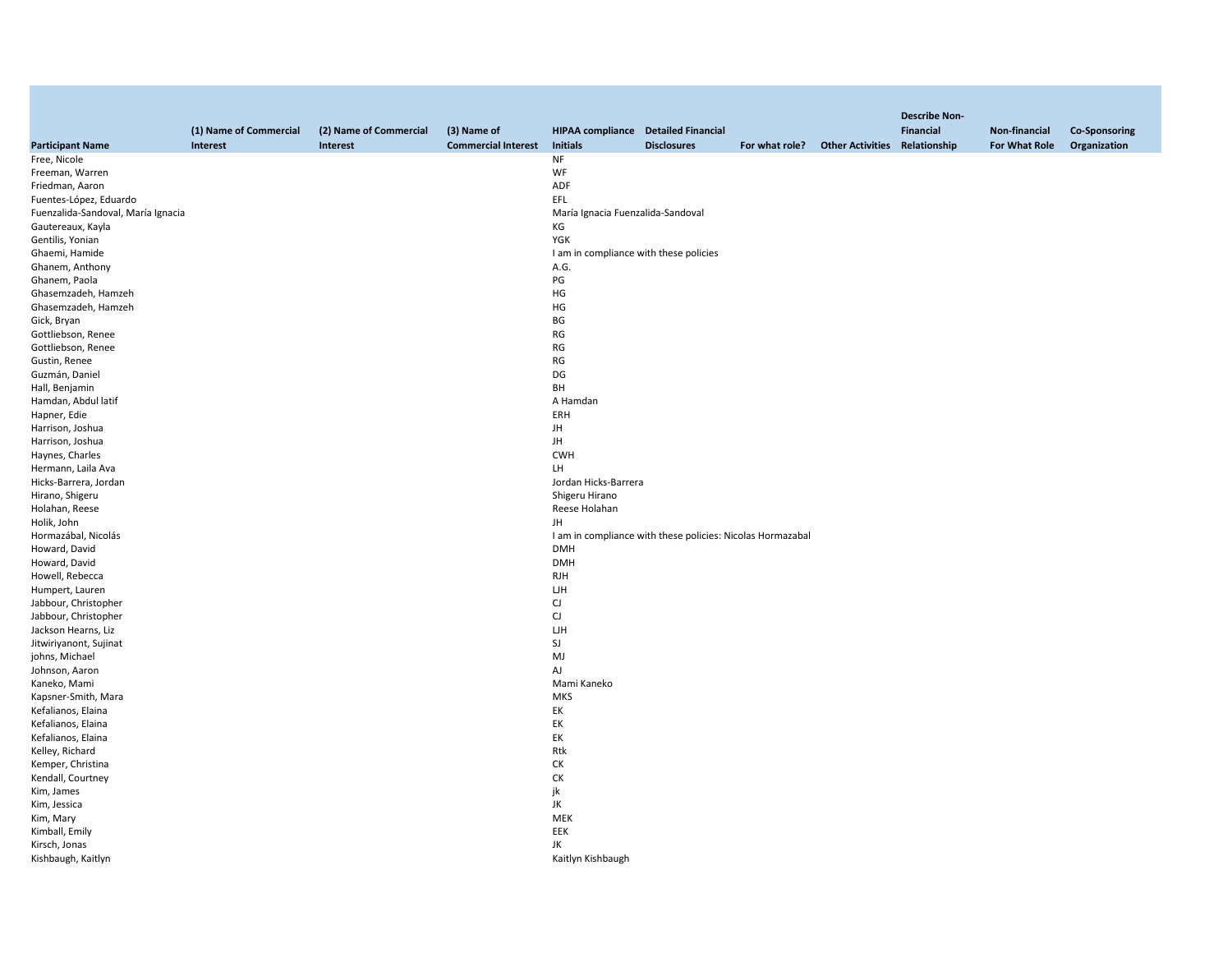|                               |                        |                        |                            |                                            |                                                              |                                              | <b>Describe Non-</b> |               |                      |
|-------------------------------|------------------------|------------------------|----------------------------|--------------------------------------------|--------------------------------------------------------------|----------------------------------------------|----------------------|---------------|----------------------|
|                               | (1) Name of Commercial | (2) Name of Commercial | (3) Name of                | <b>HIPAA compliance</b> Detailed Financial |                                                              |                                              | <b>Financial</b>     | Non-financial | <b>Co-Sponsoring</b> |
| <b>Participant Name</b>       | Interest               | Interest               | <b>Commercial Interest</b> | <b>Initials</b>                            | <b>Disclosures</b>                                           | For what role? Other Activities Relationship |                      | For What Role | Organization         |
| Kissel, Imke                  |                        |                        |                            |                                            | I am in compliance with these policies: IK                   |                                              |                      |               |                      |
| Kissel, Imke                  |                        |                        |                            | IK                                         |                                                              |                                              |                      |               |                      |
| Kniesburges, Stefan           |                        |                        |                            | sk                                         |                                                              |                                              |                      |               |                      |
| Kniesburges, Stefan           |                        |                        |                            | sk                                         |                                                              |                                              |                      |               |                      |
| Köberlein, Marie              |                        |                        |                            | МK                                         |                                                              |                                              |                      |               |                      |
| Krishna, Priya                |                        |                        |                            | PK                                         |                                                              |                                              |                      |               |                      |
| Krishna, Yeshoda              |                        |                        |                            | YK                                         |                                                              |                                              |                      |               |                      |
| Kuang, Jianjing               |                        |                        |                            | JK                                         |                                                              |                                              |                      |               |                      |
| Kwong, Elaine                 |                        |                        |                            | EK                                         |                                                              |                                              |                      |               |                      |
| Łastowiecka, Natalia          |                        |                        |                            | NŁ                                         |                                                              |                                              |                      |               |                      |
| Laukka, Petri                 |                        |                        |                            | P.L.                                       |                                                              |                                              |                      |               |                      |
| LeFevre, Carla                |                        |                        |                            | <b>CL</b>                                  |                                                              |                                              |                      |               |                      |
| Lethbridge, Kate              |                        |                        |                            | Kate Lethbridge                            |                                                              |                                              |                      |               |                      |
|                               |                        |                        |                            | I am compliance with these policies        |                                                              |                                              |                      |               |                      |
| Leyns, Clara                  |                        |                        |                            |                                            |                                                              |                                              |                      |               |                      |
| Li, Ang                       |                        |                        |                            | AL                                         |                                                              |                                              |                      |               |                      |
| Lopes, Patricia               |                        |                        |                            |                                            | I am in compliance with these policies HIPAA                 |                                              |                      |               |                      |
| Lopez, Diana                  |                        |                        |                            | <b>DCL</b>                                 |                                                              |                                              |                      |               |                      |
| Lu, Lauren                    |                        |                        |                            | LL                                         |                                                              |                                              |                      |               |                      |
| Manifold, Lorraine            |                        |                        |                            | LM                                         |                                                              |                                              |                      |               |                      |
| Marks, Katherine              |                        |                        |                            | <b>KLM</b>                                 |                                                              |                                              |                      |               |                      |
| May, Nicholas                 |                        |                        |                            | <b>NM</b>                                  |                                                              |                                              |                      |               |                      |
| McHenry, Monica               |                        |                        |                            | MM                                         |                                                              |                                              |                      |               |                      |
| McKenna, Victoria             |                        |                        |                            | VM                                         |                                                              |                                              |                      |               |                      |
| McKenna, Victoria             |                        |                        |                            | VM                                         |                                                              |                                              |                      |               |                      |
| Means Weekly, Edrie           |                        |                        |                            | <b>EMW</b>                                 |                                                              |                                              |                      |               |                      |
| Meerschman, Iris              |                        |                        |                            | IM                                         |                                                              |                                              |                      |               |                      |
| Milstein, Claudio             |                        |                        |                            | <b>CM</b>                                  |                                                              |                                              |                      |               |                      |
| MOHD KHAIRUDDIN, KHAIRY ANUAR |                        |                        |                            | <b>KHAIRY ANUAR</b>                        |                                                              |                                              |                      |               |                      |
| Morgan, Shae                  |                        |                        |                            | SM                                         |                                                              |                                              |                      |               |                      |
| Morton, Mariah                |                        |                        |                            | MEM                                        |                                                              |                                              |                      |               |                      |
| Müller, Meinard               |                        |                        |                            | Meinard Müller                             |                                                              |                                              |                      |               |                      |
| Murry, Thomas                 |                        |                        |                            | <b>TM</b>                                  |                                                              |                                              |                      |               |                      |
| Naghibolhosseini, Maryam      |                        |                        |                            | MN                                         |                                                              |                                              |                      |               |                      |
| Nagl, Elke                    |                        |                        |                            | E.N.                                       |                                                              |                                              |                      |               |                      |
| Nagle, Kathleen               |                        |                        |                            | kfn                                        |                                                              |                                              |                      |               |                      |
| Nandamudi, Sri                |                        |                        |                            | SN                                         |                                                              |                                              |                      |               |                      |
| Nguyen, Duy Duong             |                        |                        |                            |                                            | I am in compliance with these policies (Dr Duy Duong Nguyen) |                                              |                      |               |                      |
| Noordzij, Jacob               |                        |                        |                            | jpn                                        |                                                              |                                              |                      |               |                      |
| Orton, Christopher            |                        |                        |                            | CMO                                        |                                                              |                                              |                      |               |                      |
| Papeleu, Tine                 |                        |                        |                            | I am compliance with these policies        |                                                              |                                              |                      |               |                      |
| Park, Yeonggwang              |                        |                        |                            | YP                                         |                                                              |                                              |                      |               |                      |
| Payten, Christopher           |                        |                        |                            | <b>CLP</b>                                 |                                                              |                                              |                      |               |                      |
| Peters, Gregor                |                        |                        |                            |                                            | I am in compliance with these policies: GP                   |                                              |                      |               |                      |
| Phadke, Ketaki Vasant         |                        |                        |                            | <b>KVP</b>                                 |                                                              |                                              |                      |               |                      |
| Phyland, Debra                |                        |                        |                            | DP                                         |                                                              |                                              |                      |               |                      |
| Pichardo, Priscilla           |                        |                        |                            | PP                                         |                                                              |                                              |                      |               |                      |
| Pieters, Kaat                 |                        |                        |                            | KP                                         |                                                              |                                              |                      |               |                      |
| Pion, Lydia                   |                        |                        |                            | LKP                                        |                                                              |                                              |                      |               |                      |
| Platek, Ashley                |                        |                        |                            | A.P.                                       |                                                              |                                              |                      |               |                      |
| Powell, Maria                 |                        |                        |                            | mep                                        |                                                              |                                              |                      |               |                      |
| Poyares, Dalva                |                        |                        |                            | <b>DP</b>                                  |                                                              |                                              |                      |               |                      |
| Previtera, Melissa            |                        |                        |                            | MP                                         |                                                              |                                              |                      |               |                      |
| Price, Kathy                  |                        |                        |                            | <b>KKP</b>                                 |                                                              |                                              |                      |               |                      |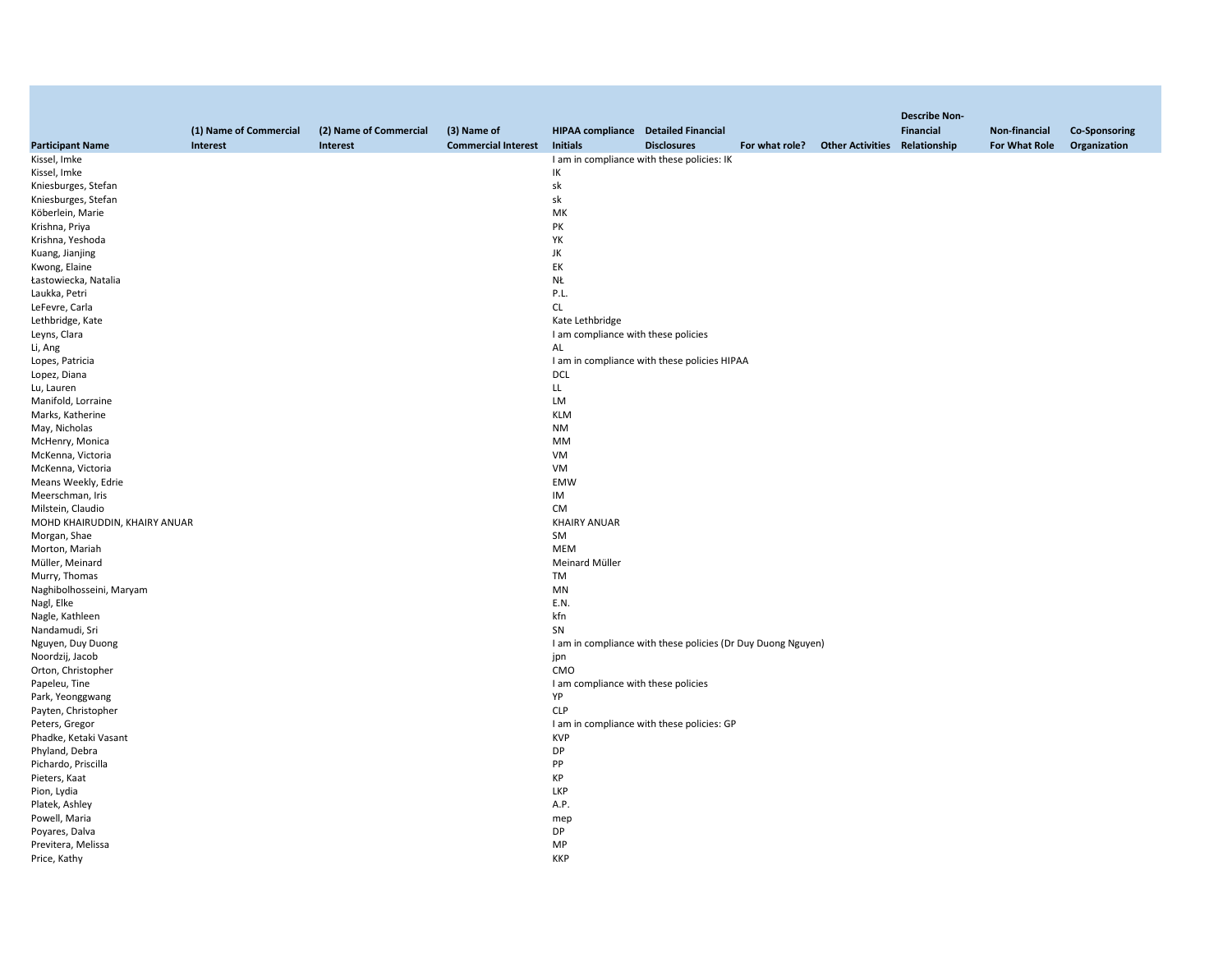|                                 | (1) Name of Commercial | (2) Name of Commercial | (3) Name of                | <b>HIPAA compliance</b> Detailed Financial |                                                        |                                              | <b>Describe Non-</b><br><b>Financial</b> | Non-financial | <b>Co-Sponsoring</b> |
|---------------------------------|------------------------|------------------------|----------------------------|--------------------------------------------|--------------------------------------------------------|----------------------------------------------|------------------------------------------|---------------|----------------------|
| <b>Participant Name</b>         | Interest               | Interest               | <b>Commercial Interest</b> | <b>Initials</b>                            | <b>Disclosures</b>                                     | For what role? Other Activities Relationship |                                          | For What Role | Organization         |
| Redman, Yvonne                  |                        |                        |                            | YGR                                        |                                                        |                                              |                                          |               |                      |
| Reid, Jonathan                  |                        |                        |                            | <b>JPR</b>                                 |                                                        |                                              |                                          |               |                      |
| Reid, Jonathan                  |                        |                        |                            | <b>JPR</b>                                 |                                                        |                                              |                                          |               |                      |
| Rey, Javiera                    |                        |                        |                            | Javiera Rey                                |                                                        |                                              |                                          |               |                      |
| Riaño-Casallas, Martha          |                        |                        |                            | I am in compliance with these policies     |                                                        |                                              |                                          |               |                      |
| Ricci Maccarini, Andrea         |                        |                        |                            |                                            | I am in compliance with these policies: (ARM)          |                                              |                                          |               |                      |
| Rojas, Sandra                   |                        |                        |                            |                                            | I am in compliance with these policies (HIPAA)         |                                              |                                          |               |                      |
| Roll, Christianne               |                        |                        |                            | <b>CKR</b>                                 |                                                        |                                              |                                          |               |                      |
| Ruckles, Mike                   |                        |                        |                            | MR                                         |                                                        |                                              |                                          |               |                      |
|                                 |                        |                        |                            |                                            |                                                        |                                              |                                          |               |                      |
| Saab, Rim                       |                        |                        |                            | <b>RS</b>                                  |                                                        |                                              |                                          |               |                      |
| Saab, Rim                       |                        |                        |                            | <b>RS</b>                                  |                                                        |                                              |                                          |               |                      |
| Saccente-Kennedy, Brian         |                        |                        |                            | <b>BSK</b>                                 |                                                        |                                              |                                          |               |                      |
| Saldías, Marcelo                |                        |                        |                            | Marcelo Saldías                            |                                                        |                                              |                                          |               |                      |
| Saldívar, Patricio              |                        |                        |                            | PS                                         |                                                        |                                              |                                          |               |                      |
| Salvador Castillo, Adrian       |                        |                        |                            |                                            | I am in compliance with these policies: (AC)           |                                              |                                          |               |                      |
| Samorezov, Sergey               |                        |                        |                            | SS                                         |                                                        |                                              |                                          |               |                      |
| Scherer, Ronald                 |                        |                        |                            | <b>RS</b>                                  |                                                        |                                              |                                          |               |                      |
| Schneider, Bailey               |                        |                        |                            | <b>BS</b>                                  |                                                        |                                              |                                          |               |                      |
| Schultz, Benjamin               |                        |                        |                            | <b>BGS</b>                                 |                                                        |                                              |                                          |               |                      |
| Semmler, Marion                 |                        |                        |                            | <b>MS</b>                                  |                                                        |                                              |                                          |               |                      |
| Shah, Pallav                    |                        |                        |                            | PS                                         |                                                        |                                              |                                          |               |                      |
| Shah, Pallav                    |                        |                        |                            | PS                                         |                                                        |                                              |                                          |               |                      |
| Shahouzaei, Nasrin              |                        |                        |                            |                                            | I am in compliance with these policies: (INITIAL HERE) |                                              |                                          |               |                      |
| Shi, Xiao                       |                        |                        |                            | XS                                         |                                                        |                                              |                                          |               |                      |
| Smith, Julian                   |                        |                        |                            | JS                                         |                                                        |                                              |                                          |               |                      |
| Sofie, Claeys                   |                        |                        |                            | I am in compliance with these policies     |                                                        |                                              |                                          |               |                      |
| St John, Miya                   |                        |                        |                            | <b>MSJ</b>                                 |                                                        |                                              |                                          |               |                      |
| Stemple, Joseph                 |                        |                        |                            | JS                                         |                                                        |                                              |                                          |               |                      |
| Stepp, Cara                     |                        |                        |                            | <b>CES</b>                                 |                                                        |                                              |                                          |               |                      |
| Sugiyama, Yoichiro              |                        |                        |                            | Yoichiro Sugiyama                          |                                                        |                                              |                                          |               |                      |
| Sullivan, Kristen               |                        |                        |                            | KS                                         |                                                        |                                              |                                          |               |                      |
| Sundberg, Johan                 |                        |                        |                            | js                                         |                                                        |                                              |                                          |               |                      |
| Surve, Sajid                    |                        |                        |                            | SAS                                        |                                                        |                                              |                                          |               |                      |
| Symons, Henry                   |                        |                        |                            | HS                                         |                                                        |                                              |                                          |               |                      |
| Szczepanska, Alicja             |                        |                        |                            |                                            | I am in compliance with these policies: AS             |                                              |                                          |               |                      |
| Tahamtan, Mahdi                 |                        |                        |                            | MT                                         |                                                        |                                              |                                          |               |                      |
| TERRADILLOS-GARCIA, MARIA-JESUS |                        |                        |                            | <b>MJTG</b>                                |                                                        |                                              |                                          |               |                      |
| Timmons Sund, Lauren            |                        |                        |                            | <b>LTS</b>                                 |                                                        |                                              |                                          |               |                      |
| Tipton, Courtney                |                        |                        |                            | <b>CT</b>                                  |                                                        |                                              |                                          |               |                      |
| Tom, Kenneth                    |                        |                        |                            | KT                                         |                                                        |                                              |                                          |               |                      |
| Tomassen, Peter                 |                        |                        |                            | I am compliance with these policies        |                                                        |                                              |                                          |               |                      |
| Tomassi, Nicole                 |                        |                        |                            | NT                                         |                                                        |                                              |                                          |               |                      |
| Tracy, Lauren                   |                        |                        |                            | LT                                         |                                                        |                                              |                                          |               |                      |
| Treinkman, Melissa              |                        |                        |                            | MT                                         |                                                        |                                              |                                          |               |                      |
| T'Sjoen, Guy                    |                        |                        |                            | I am compliance with these policies        |                                                        |                                              |                                          |               |                      |
| Tur, Bogac                      |                        |                        |                            |                                            | I am in compliance with these policies: BT             |                                              |                                          |               |                      |
| Turowski, Stefan                |                        |                        |                            |                                            | I am in compliance with these policies: ST             |                                              |                                          |               |                      |
| Valeriano, Christie             |                        |                        |                            | CAV                                        |                                                        |                                              |                                          |               |                      |
| van Leer, Eva                   |                        |                        |                            | EvL                                        |                                                        |                                              |                                          |               |                      |
| Van Lierde, Kristiane           |                        |                        |                            |                                            | I am in compliance with these policies: KVL            |                                              |                                          |               |                      |
| Vega-Rodriguez, Yuri            |                        |                        |                            | <b>YVR</b>                                 |                                                        |                                              |                                          |               |                      |
| Veis Ribeiro, Vanessa           |                        |                        |                            | <b>VVR</b>                                 |                                                        |                                              |                                          |               |                      |
| Veltrup, Reinhard               |                        |                        |                            | RV                                         |                                                        |                                              |                                          |               |                      |
|                                 |                        |                        |                            |                                            |                                                        |                                              |                                          |               |                      |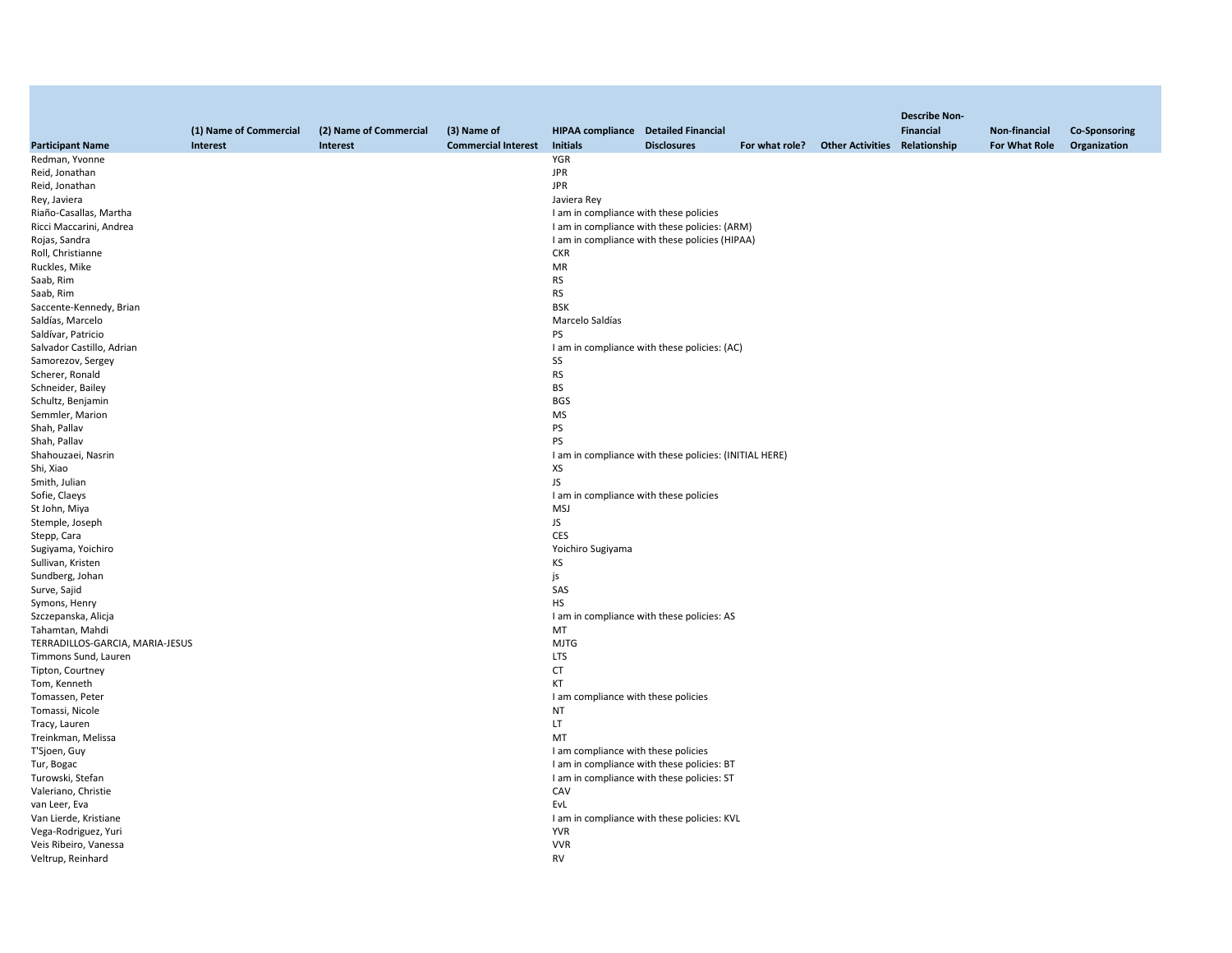| <b>Participant Name</b>     | (1) Name of Commercial<br>Interest | (2) Name of Commercial<br>Interest | (3) Name of<br><b>Commercial Interest</b> | <b>HIPAA compliance</b><br><b>Initials</b> | <b>Detailed Financial</b><br><b>Disclosures</b> | For what role? | <b>Other Activities</b> | <b>Describe Non-</b><br>Financial<br>Relationship | Non-financial<br>For What Role | <b>Co-Sponsoring</b><br>Organization |
|-----------------------------|------------------------------------|------------------------------------|-------------------------------------------|--------------------------------------------|-------------------------------------------------|----------------|-------------------------|---------------------------------------------------|--------------------------------|--------------------------------------|
| Verdolini Abbott, Katherine |                                    |                                    |                                           | kva                                        |                                                 |                |                         |                                                   |                                |                                      |
| Vhaduri, Sudip              |                                    |                                    |                                           | <b>NA</b>                                  |                                                 |                |                         |                                                   |                                |                                      |
| Wackenier, Eline            |                                    |                                    |                                           |                                            | I am in compliance with these policies: EW      |                |                         |                                                   |                                |                                      |
| Watson, Natalie             |                                    |                                    |                                           | <b>NAW</b>                                 |                                                 |                |                         |                                                   |                                |                                      |
| Weir, Kelly                 |                                    |                                    |                                           | <b>KW</b>                                  |                                                 |                |                         |                                                   |                                |                                      |
| Winkler, Kylee              |                                    |                                    |                                           | <b>KW</b>                                  |                                                 |                |                         |                                                   |                                |                                      |
| Young, Elizabeth            |                                    |                                    |                                           | EY                                         |                                                 |                |                         |                                                   |                                |                                      |
| Yousef, Ahmed               |                                    |                                    |                                           | AY                                         |                                                 |                |                         |                                                   |                                |                                      |
| Yung, Katherine             |                                    |                                    |                                           | KCY                                        |                                                 |                |                         |                                                   |                                |                                      |
| Z Rivera, Lucia             |                                    |                                    |                                           | L ZR                                       |                                                 |                |                         |                                                   |                                |                                      |
| Zacharias, Stephanie        |                                    |                                    |                                           | SRCZ                                       |                                                 |                |                         |                                                   |                                |                                      |
| Zenas, Sarah                |                                    |                                    |                                           | SJZ                                        |                                                 |                |                         |                                                   |                                |                                      |
| Zhang, Zhaoyan              |                                    |                                    |                                           | ZZ                                         |                                                 |                |                         |                                                   |                                |                                      |
| Zur, Karen                  |                                    |                                    |                                           | KBZ                                        |                                                 |                |                         |                                                   |                                |                                      |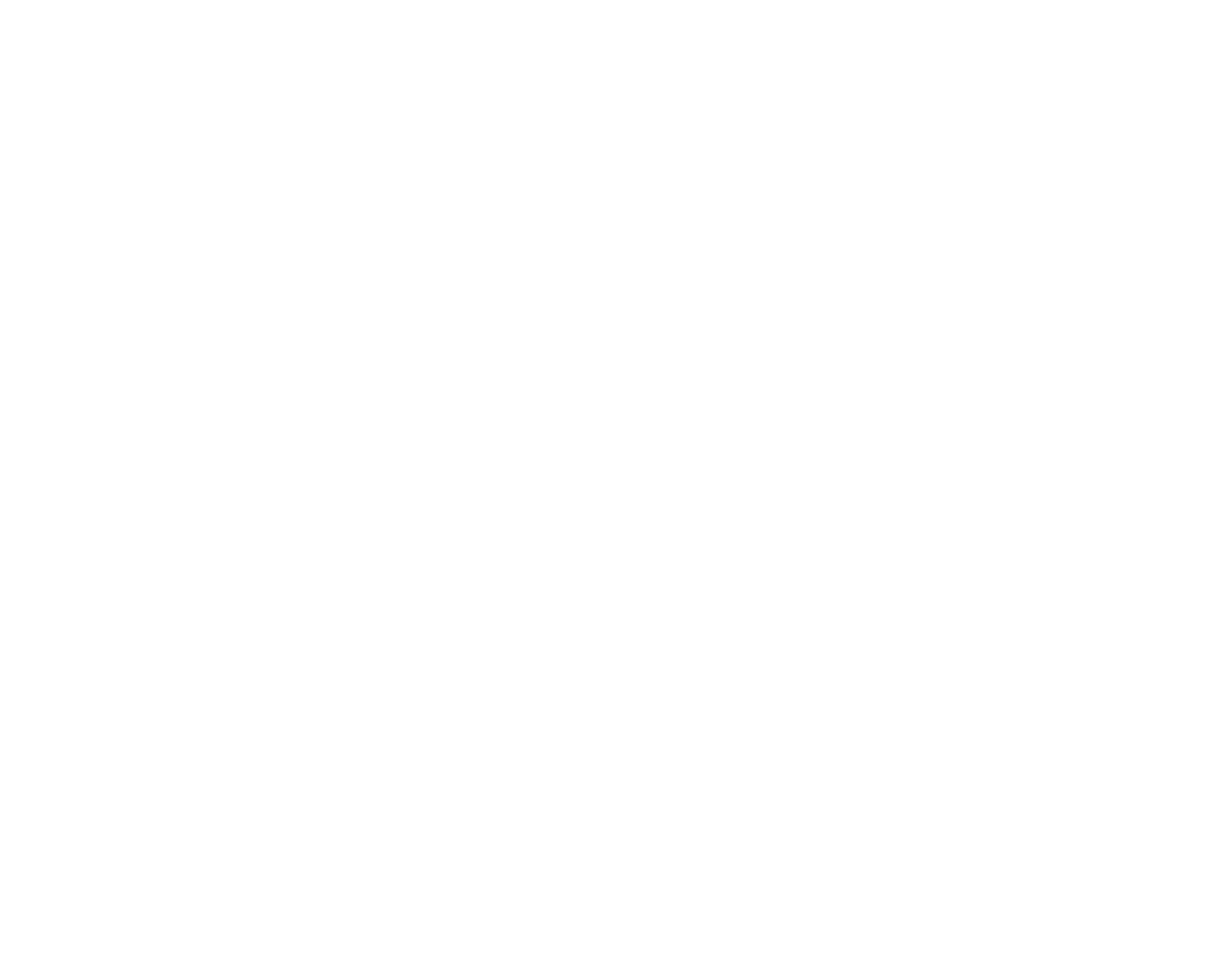puty.